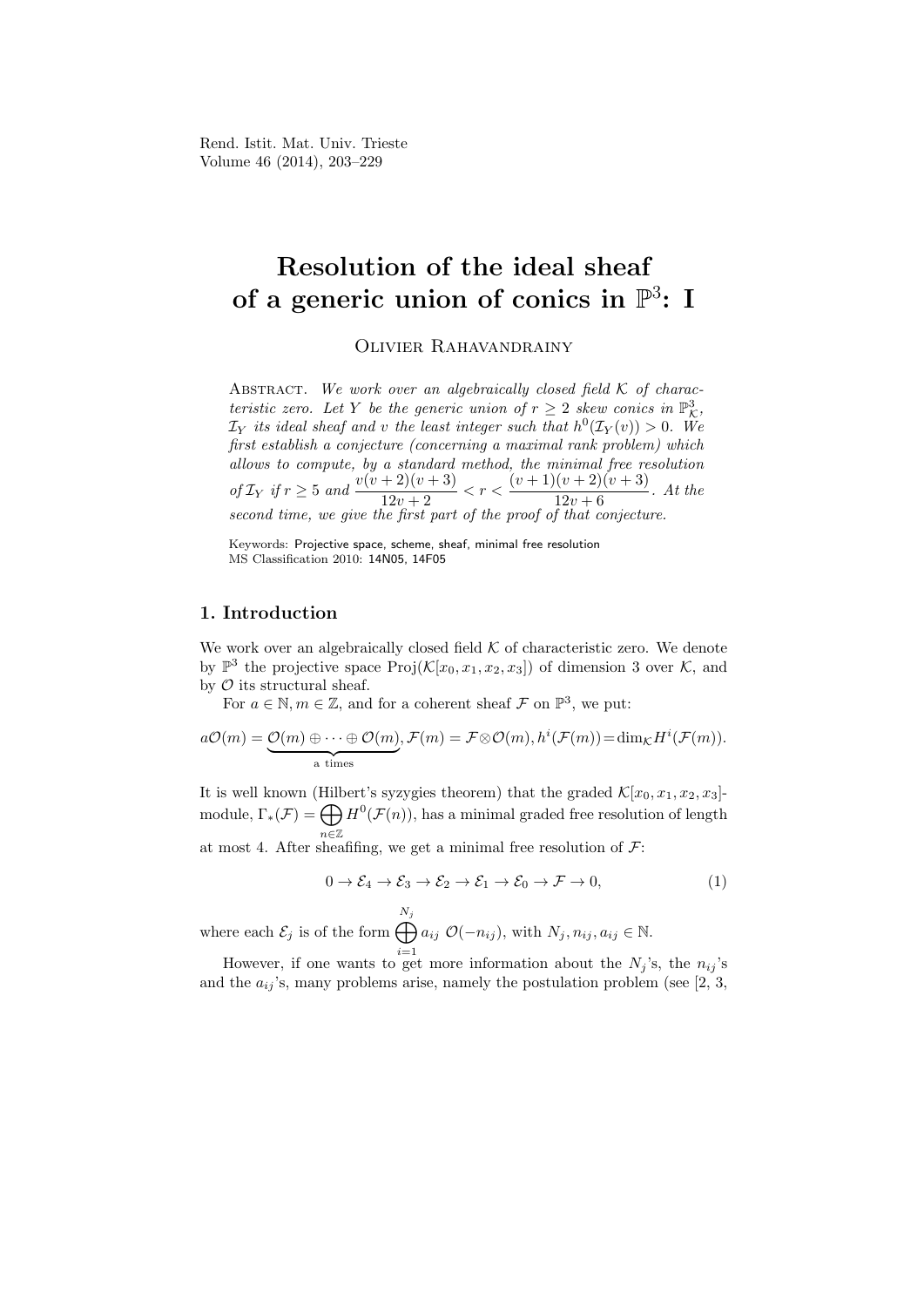9, 10] and references therein). So, one cannot always calculate completely that resolution.

Let v be the least integer such that  $h^0(\mathcal{F}(v)) \neq 0$  and consider Conditions  $(C_1)$ ,  $(C_2)$  and  $(C_3)$  below:

 $(C_1)$  *F* is  $v + 1$ -regular and  $h^0(\mathcal{F}(k)) \cdot h^1(\mathcal{F}(k)) = 0$ , for any  $k \in \mathbb{Z}$ ,

 $(C_2)$   $h^0(\Omega \otimes \mathcal{F}(k+1)) \cdot h^1(\Omega \otimes \mathcal{F}(k+1)) = 0$ , for any  $k \in \mathbb{Z}$ ,

 $(C_3)$   $h^0(\Omega^* \otimes \mathcal{F}(k+1)) \cdot h^1(\Omega^* \otimes \mathcal{F}(k+1)) = 0$ , for any  $k \in \mathbb{Z}$ ,

where  $\Omega$  (resp.  $\Omega^*$ ) is the cotangent bundle (resp. the tangent bundle) over  $\mathbb{P}^3$ .

The following facts (illustrated in Proposition 2.6 for a particular case) are well known:

- If Conditions  $(C_1)$  and  $(C_2)$  are both satisfied with  $h^1(\Omega \otimes \mathcal{F}(v+1)) \neq 0$ , then one knows exactly  $\mathcal{E}_0$ ,  $\mathcal{E}_1$  and  $\mathcal{E}_2$  in (1).

- If  $(C_1)$  and  $(C_2)$  are satisfied with  $h^1(\Omega \otimes \mathcal{F}(v+1)) = 0$ , then we need Condition  $(C_3)$  to get our target.

In the case where  $\mathcal F$  is the ideal sheaf of a generic union of  $r$  skew lines in  $\mathbb{P}^3$ , Condition  $(C_1)$  holds (see [7]). M. Idà proved ([9]) that Condition  $(C_2)$ holds also if  $r \neq 4$ . We do not know whether Condition  $(C_3)$  may be satisfied. So, the minimal free resolution of  $\mathcal F$  is well known, for infinitely many (but not for all) values of  $r$ .

Now, if F is a general instanton bundle (with Chern classes  $c_1 = 0$  and  $c_2 > 0$ , then (see [6, 13, 14]) Conditions  $(C_1)$ ,  $(C_2)$  and  $(C_3)$  are all satisfied and we know completely the resolution of  $\mathcal{F}$ , without exception.

The case of a general stable bundle  $\mathcal F$  of rank two, on  $\mathbb P^3$  (with  $c_1 = -1$ and  $c_2 = 2p \ge 6$ , is not yet completely solved: Conditions  $(C_1)$  and  $(C_2)$  hold (see [6, 15]), but Condition  $(C_3)$  is not proved to be true.

In this paper, we are interested in the ideal sheaf  $\mathcal{I}_Y$  of the generic union  $Y := Y_r$  of r skew conics in  $\mathbb{P}^3$ , with  $r \in \mathbb{N}^*$ . E. Ballico showed ([2]) that Condition  $(C_1)$  holds if  $r \geq 5$ . We conjecture that Condition  $(C_2)$  would be also satisfied (see Conjecture 1.1) for any  $r \in \mathbb{N}^*$ , and we will give the first part of its proof.

Note that if  $\mathcal{F} = \mathcal{I}_Y$ , then  $(C_2)$  (resp.  $(C_3)$ ) means that the natural (restriction) map  $r_Y(n) : H^0(\Omega(n)) \to H^0(\Omega(n)_{|Y})$  (resp.  $r_Y^*(n) : H^0(\Omega^*(n)) \to$  $H^0(\Omega^*(n)|_Y)$  has maximal rank (i.e., it is injective or surjective). So, we may establish our conjecture as:

CONJECTURE 1.1. Let Y be the generic union of r skew conics in  $\mathbb{P}^3$ ,  $r \in \mathbb{N}^*$ , and let  $\Omega$  be the cotangent bundle on  $\mathbb{P}^3$ . Then for any integer n, the natural map from  $H^0(\Omega(n))$  to  $H^0(\Omega(n)|_Y)$  has maximal rank.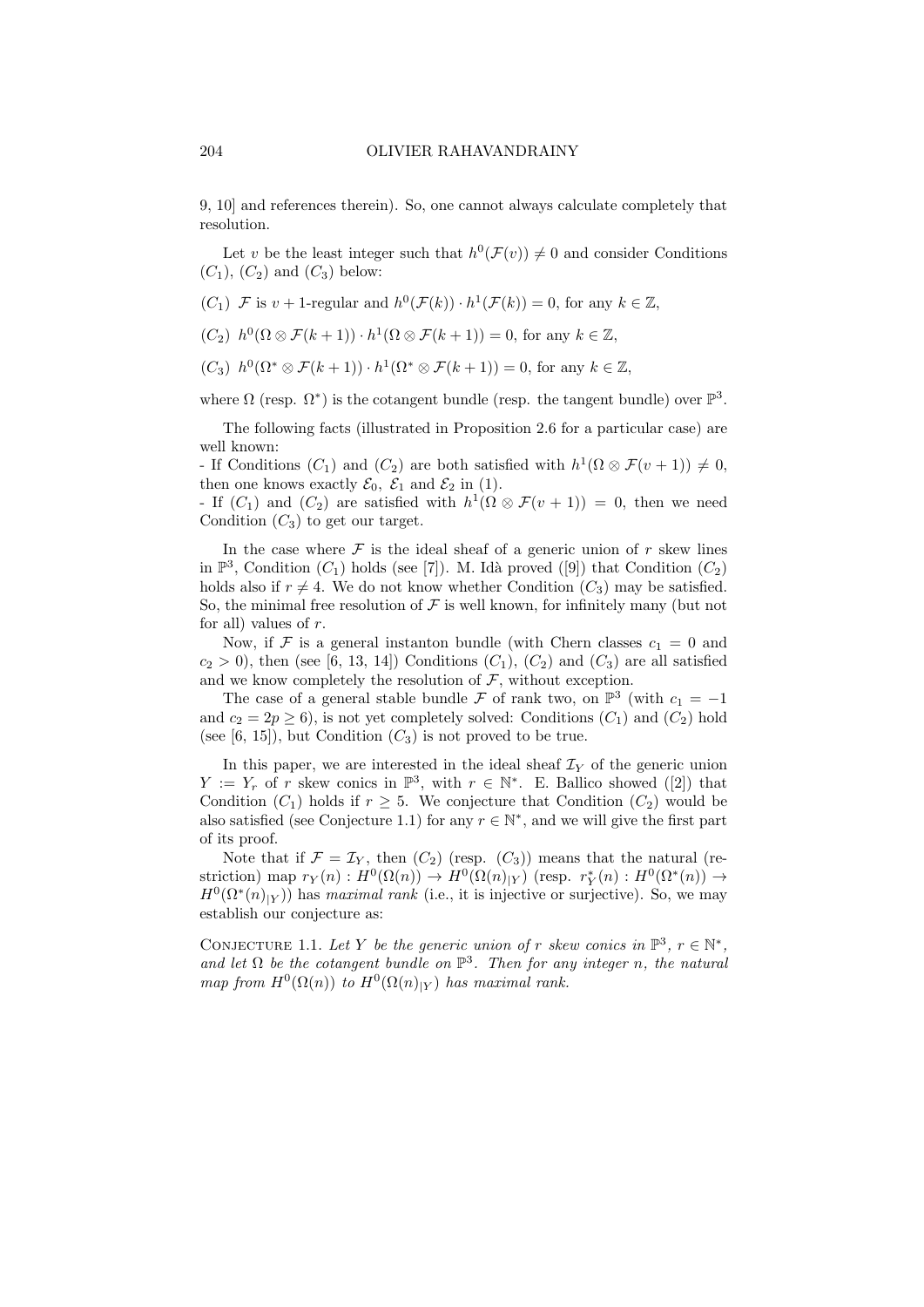We remark that (see Theorem 5.2 in [5], p. 228) there exists a positive integer  $n_0$  (depending on  $\Omega$  and Y) such that  $h^1(\Omega(n) \otimes \mathcal{I}_Y) = 0$ , for any  $n \geq n_0$ . Therefore, the restriction map  $r_Y(n)$  is always surjective for any such *n*. We also get:  $h^0(\Omega(n) \otimes \mathcal{I}_Y) = h^0(\Omega(n)) = 0$ , for any  $n \leq 1$ . Our Conjecture is then true for  $n \notin \{2, \ldots, n_0 - 1\}.$ 

We give in Section 3, the main idea to prove such a maximal rank problem. But before that, we recall (Section 2) the standard method to get the minimal free resolution of  $\mathcal{I}_Y$ . Section 4 is devoted to notations, definitions and several results which are necessary to our (first part of the) proof in Section 5. Finally, we give in Section 6 some Maple programs which help us for computations.

### 2. Standard method

We adapt here the standard method to our situation where  $\mathcal F$  is the ideal sheaf  $\mathcal{I}_Y$  of the generic union Y of r skew conics in  $\mathbb{P}^3$ . In this case, the form of the minimal free resolution of  $\mathcal{I}_Y$  is:

$$
0 \to \mathcal{E}_2 \to \mathcal{E}_1 \to \mathcal{E}_0 \to \mathcal{I}_Y \to 0 \tag{2}
$$

where for  $0 \leq j \leq 3$ ,  $\mathcal{E}_j = \bigoplus$  $N_j$  $i=1$  $a_{ij} \mathcal{O}(-n_{ij}),$  with  $N_j, n_{ij}, a_{ij} \in \mathbb{N}$ .

We need the two following lemmata.

LEMMA 2.1. i) For any  $k \in \mathbb{N}$ , one has:

$$
h^{0}(\mathcal{I}_{Y}(k)) - h^{1}(\mathcal{I}_{Y}(k)) = {k+3 \choose 3} - (2k+1)r, \ h^{2}(\mathcal{I}_{Y}(k)) = h^{3}(\mathcal{I}_{Y}(k-3)) = 0.
$$

ii) If  $r \geq 5$  then:

a) 
$$
h^0(\mathcal{I}_Y(k)) \cdot h^1(\mathcal{I}_Y(k)) = 0
$$
 for any  $k \in \mathbb{Z}$ ,  
\nb)  $h^0(\mathcal{I}_Y(k)) = \max(0, {k+3 \choose 3} - (2k+1)r)$  for any  $k \in \mathbb{Z}$ ,  
\nc)  $v = \min\{m \in \mathbb{N} / {m+3 \choose 3} - (2m+1)r \ge 1\} \ge 5$ ,  
\nd)  $h^1(\mathcal{I}_Y(v)) = 0$ ,  $h^2(\mathcal{I}_Y(v-1)) = 0$  and  $h^3(\mathcal{I}_Y(v-2)) = 0$ .

Proof. i): consider cohomologies in the exact sequence:

$$
0 \to \mathcal{I}_Y(l) \to \mathcal{O}(l) \to \mathcal{O}_Y(l) \to 0,
$$

and remark that

$$
h^{2}(\mathcal{I}_{Y}(l)) = h^{1}(\mathcal{O}_{Y}(l)) = r \cdot h^{1}(\mathcal{O}_{\mathbb{P}^{1}}(2l)) = r \cdot h^{0}(\mathcal{O}_{\mathbb{P}^{1}}(-2l - 2)) = 0 \text{ if } l \ge 0,
$$
  
and  $h^{3}(\mathcal{I}_{Y}(l)) = h^{3}(\mathcal{O}(l)) = h^{0}(\mathcal{O}(-l - 4)) = 0 \text{ if } l \ge -3.$ 

ii): a) is obtained from [2]. Parts b), c) and d) immediately follow. $\Box$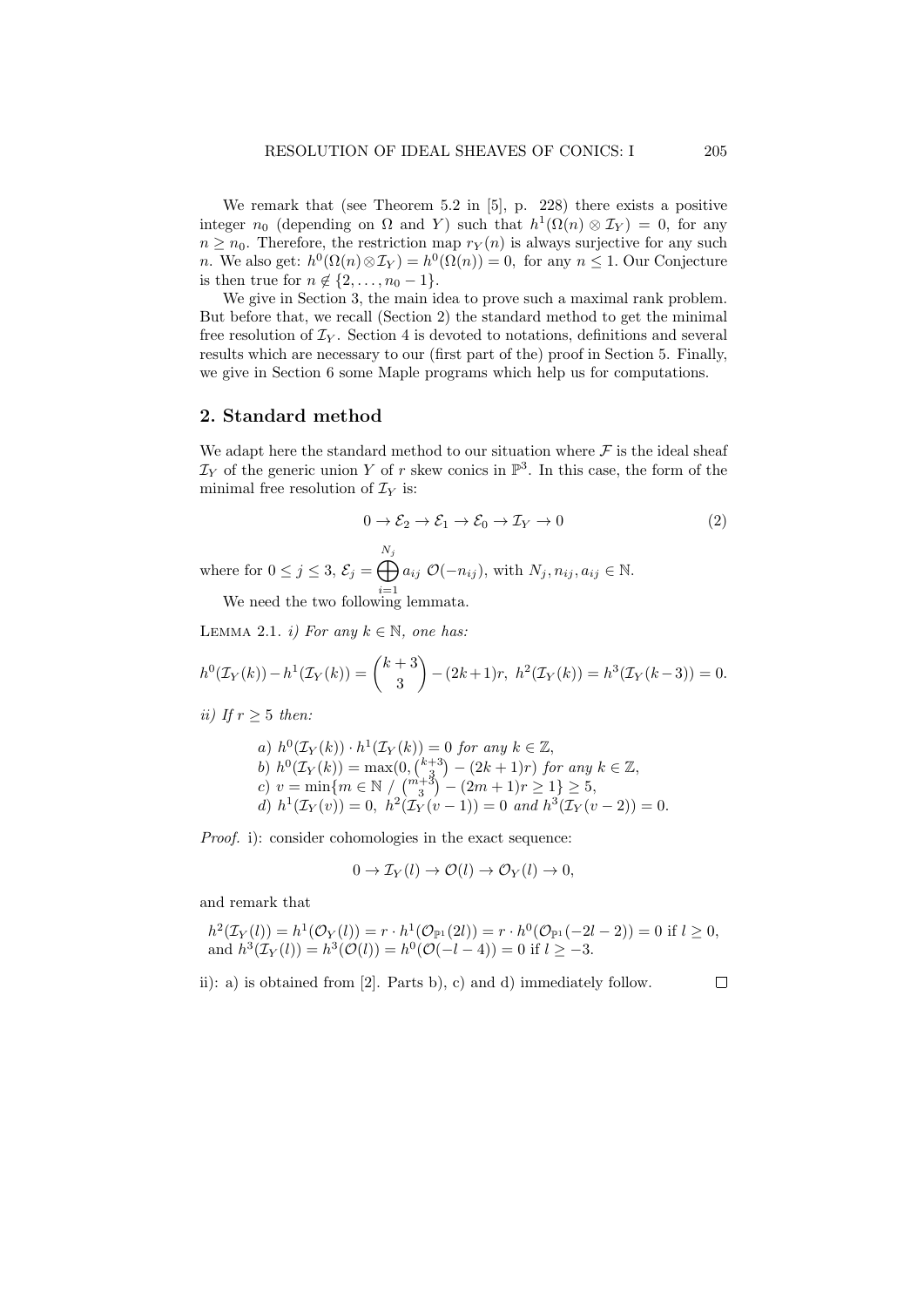#### 206 OLIVIER RAHAVANDRAINY

Now, put  $\mathbb{I}_k = H^0(\mathcal{I}_Y(k))$  and  $\mathbb{I} = \bigoplus \mathbb{I}_k$ , the homogeneous ideal of Y.  $k{\geq}0$ 

We get by Castelnuovo-Mumford Lemma ([11, p. 99]) and by Lemma 2.1:

LEMMA 2.2. If  $r \geq 5$ , the sheaf  $\mathcal{I}_Y$  is  $v + 1$ -regular,  $\mathbb{I}_k = (0)$  if  $k < v$  and  $\mathbb{I}$  is generated by  $\mathbb{I}_v \oplus \mathbb{I}_{v+1}$ .

As consequences, we know more about the minimal free resolution of  $\mathcal{I}_Y$ , for  $r \geq 5$ :

COROLLARY 2.3. (see [14] and [9, Proposition 7.2.1]) If  $r \geq 5$ , then the  $\mathcal{O}$ modules  $\mathcal{E}_0, \mathcal{E}_1, \mathcal{E}_2$  involved in (2) are

$$
\mathcal{E}_0 = \alpha_1 \mathcal{O}(-v) \oplus \beta_1 \mathcal{O}(-v-1), \n\mathcal{E}_1 = \alpha_2 \mathcal{O}(-v-1) \oplus \beta_2 \mathcal{O}(-v-2), \n\mathcal{E}_2 = \alpha_3 \mathcal{O}(-v-2) \oplus \beta_3 \mathcal{O}(-v-3),
$$

where

$$
\begin{cases}\n\alpha_1 = h^0(\mathcal{I}_Y(v)), \\
\beta_1 = h^1(\Omega \otimes \mathcal{I}_Y(v+1)), \\
\alpha_2 = h^0(\Omega \otimes \mathcal{I}_Y(v+1)), \\
\beta_2 = h^1(\Omega^* \otimes \mathcal{I}_Y(v-2)), \\
\alpha_3 = h^0(\Omega^* \otimes \mathcal{I}_Y(v-2)), \\
\beta_3 = h^1(\mathcal{I}_Y(v-1)), \\
\alpha_2 - \beta_1 = 4h^0(\mathcal{I}_Y(v)) - h^0(\mathcal{I}_Y(v+1)), \\
\alpha_3 - \beta_2 = \alpha_2 - \beta_1 - \beta_3 - \alpha_1 + 1, \text{ by considering ranks.}\n\end{cases}
$$

COROLLARY 2.4. We suppose that  $r \geq 5$ .

- i) If  $r_Y(v+1)$  has maximal rank, then  $\mathcal{E}_0$  is completely known.
- ii) If  $r_Y(v+1)$  is injective but not surjective, then  $\mathcal{E}_0$ ,  $\mathcal{E}_1$  and  $\mathcal{E}_2$  are completely known.
- iii) If  $r_Y(v+1)$  is surjective and if  $r_Y^*(v-2)$  has maximal rank, then  $\mathcal{E}_0$ ,  $\mathcal{E}_1$ and  $\mathcal{E}_2$  are completely known.

*Proof.* i): The integers  $\alpha_1$  and  $\beta_3$  are already known. We see that  $r_Y(v+1)$ has maximal rank if and only if  $\alpha_2\beta_1 = 0$ . We can precise the exact value of  $β_1$  since  $α_2 − β_1 = 4h^0(\mathcal{I}_Y(v)) - h^0(\mathcal{I}_Y(v+1)).$ 

ii): In this case,  $\beta_1 \neq 0$  and  $\alpha_2 = 0$ . Thus, by minimality,  $\alpha_3 = 0$ . We obtain  $\beta_2$  from  $(\star)$  in Corollary 2.3.

iii): We get  $\beta_1 = 0$  and  $\alpha_3 \beta_2 = 0$ . Again, (\*) gives the values of  $\alpha_2$ ,  $\alpha_3$  and  $\beta_2$ .  $\Box$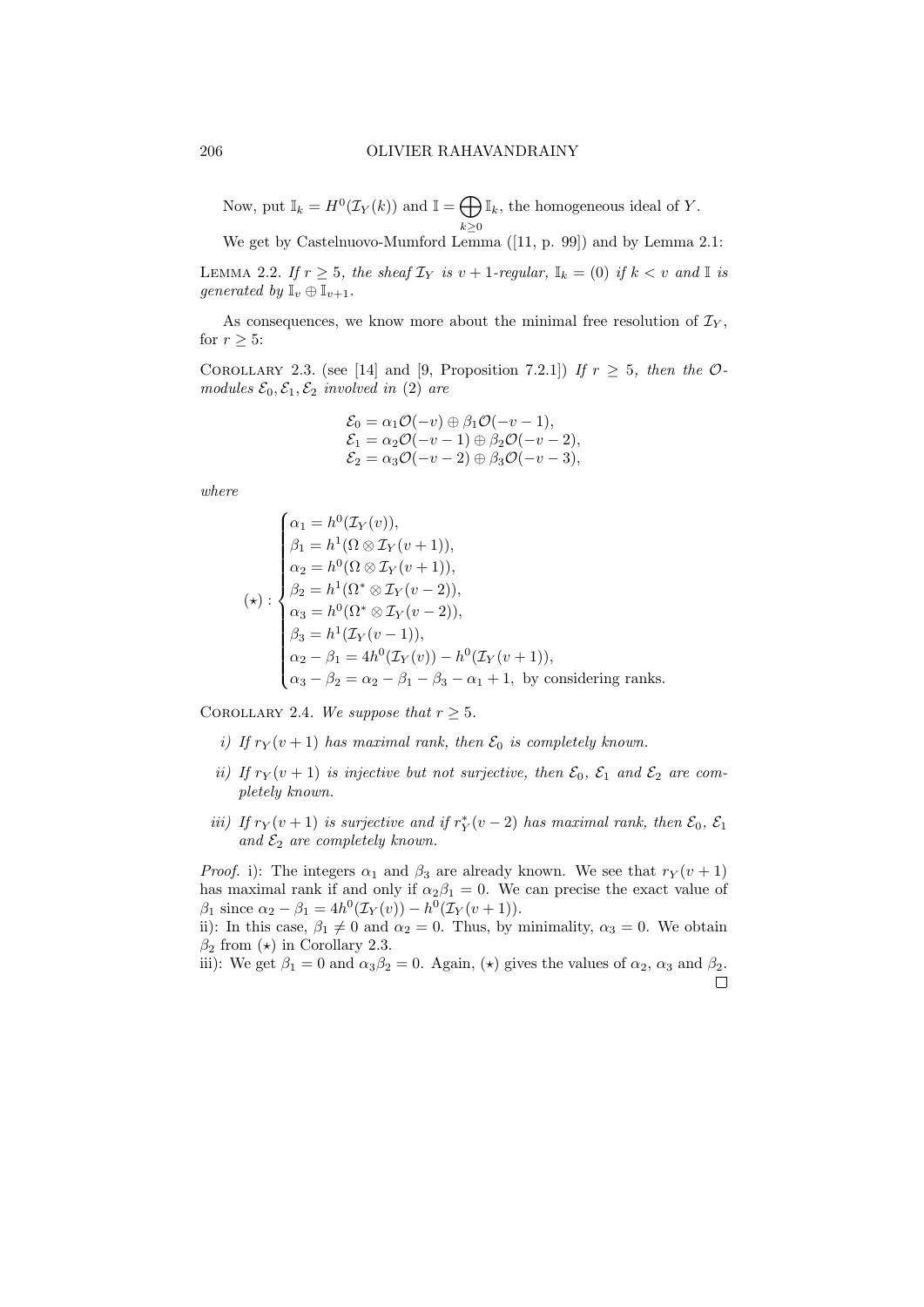Relations between  $r$  and  $v$  are given by

LEMMA 2.5.  $i)$  One has:

$$
\frac{v(v+1)(v+2)}{12v-6} \le r < \frac{(v+1)(v+2)(v+3)}{12v+6}.
$$

ii) If  $\alpha_2$   $\beta_1 = 0$ , then

$$
\beta_1 \neq 0 \iff \beta_1 > 0 \iff \frac{v(v+2)(v+3)}{12v+2} < r < \frac{(v+1)(v+2)(v+3)}{12v+6}.
$$

Proof. i): One has, from Lemma 2.1:

$$
h^0(\mathcal{I}_Y(v)) > 0, \ h^1(\mathcal{I}_Y(v)) = 0, \ h^0(\mathcal{I}_Y(v-1)) = 0 \text{ and } h^1(\mathcal{I}_Y(v-1)) \ge 0,
$$
  
\n
$$
\binom{v+3}{3} - (2v+1)r = h^0(\mathcal{I}_Y(v)) - h^1(\mathcal{I}_Y(v)) = h^0(\mathcal{I}_Y(v)) > 0,
$$
  
\n
$$
\binom{v+2}{3} - (2v-1)r = h^0(\mathcal{I}_Y(v-1)) - h^1(\mathcal{I}_Y(v-1)) = -h^1(\mathcal{I}_Y(v-1)) \le 0.
$$

ii):  $\beta_1 > 0$  and  $\alpha_2 = 0$ . Hence we get from  $(\star)$  in Corollary 2.3:

$$
(6v+1)r - \frac{v(v+2)(v+3)}{2} = \binom{v+4}{3} - (2v+3)r - 4\binom{v+3}{3} + 4(2v+1)r
$$
  
=  $h^0(\mathcal{I}_Y(v+1)) - 4h^0(\mathcal{I}_Y(v))$   
=  $\beta_1 > 0.$ 

Proposition 2.6 follows from Corollary 2.4 and Lemma 2.5.

PROPOSITION 2.6. Let Y be the generic union of  $r \geq 5$  skew conics in  $\mathbb{P}^3$ . If  $r_Y(v+1)$  has maximal rank and if  $\frac{v(v+2)(v+3)}{12v+2} < r < \frac{(v+1)(v+2)(v+3)}{12v+6}$  $\frac{12v+6}{12v+6},$ then  $\mathcal{I}_Y$  has the following minimal free resolution:

$$
0 \to \beta_3 \mathcal{O}(-v-3) \to \beta_2 \mathcal{O}(-v-2) \to \alpha_1 \mathcal{O}(-v) \oplus \beta_1 \mathcal{O}(-v-1) \to \mathcal{I}_Y \to 0,
$$

where:

$$
\begin{cases}\n\alpha_1 = \frac{1}{6}(v+1)(v+2)(v+3) - (2v+1)r, \\
\beta_1 = (6v+1)r - \frac{1}{2}v(v+2)(v+3), \\
\beta_2 = (6v-1)r - \frac{1}{2}v(v+1)(v+3), \\
\beta_3 = (2v-1)r - \frac{1}{6}v(v+1)(v+2).\n\end{cases}
$$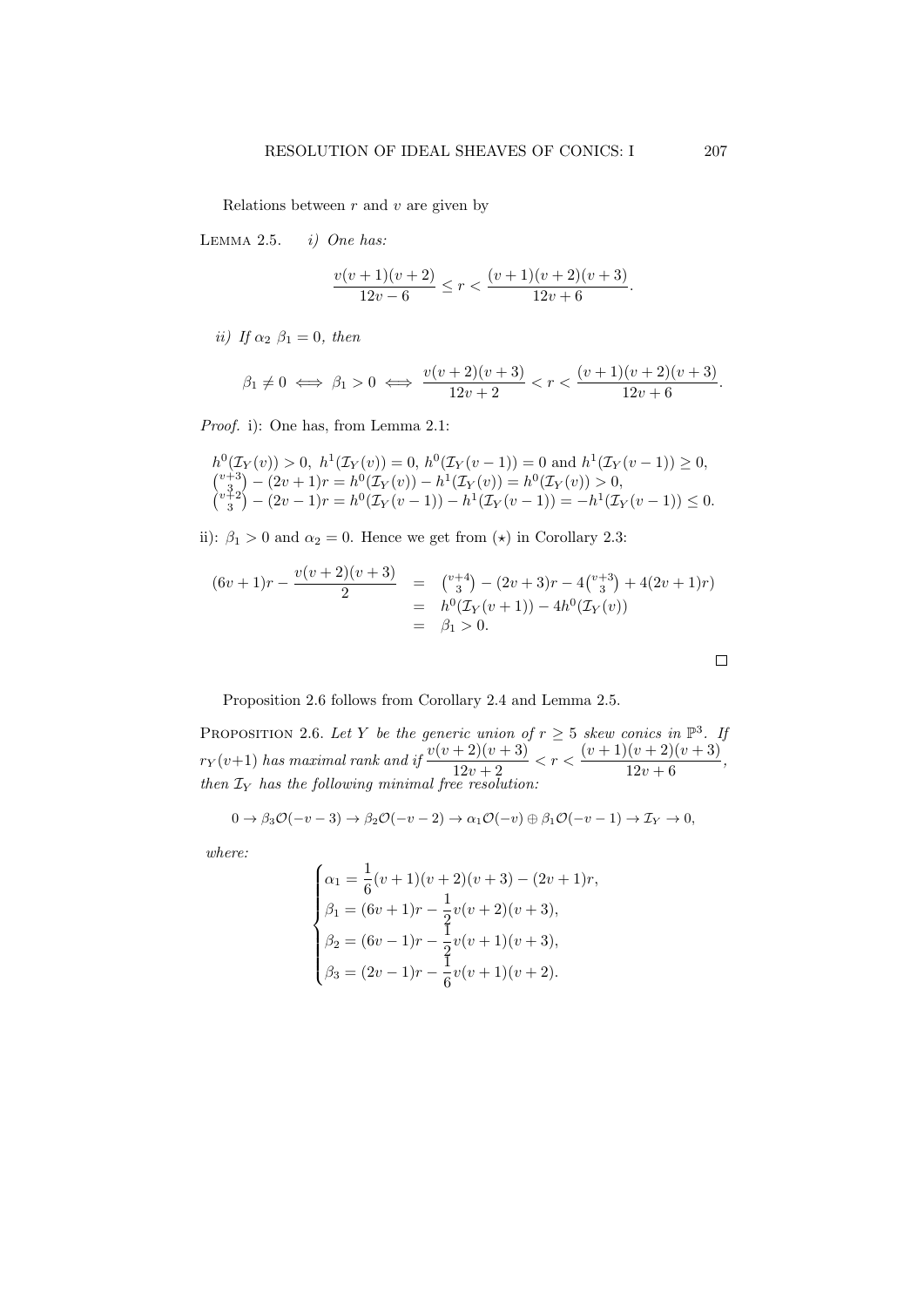REMARK 2.7. i) The first twenty values of  $r$  and the corresponding values of v, for which Proposition 2.6 holds, are:

|  |  |  |  |  | $r$   5   6   9   11   13   15   18   20   23   26    |
|--|--|--|--|--|-------------------------------------------------------|
|  |  |  |  |  | $v$ 5 6 8 9 10 11 12 13 14 15                         |
|  |  |  |  |  |                                                       |
|  |  |  |  |  | $r   29   32   35   39   42   43   46   47   50   51$ |
|  |  |  |  |  | v 16 17 18 19 20 20 21 21 22 22                       |

Hence,  $v_1 = 5$  is the minimal value of n in Conjecture 1.1, that we shall consider. However, it is natural to treat also the case  $n \leq 4$  (see Section 5.4).

ii) If  $r \in \{2, 3, 4\}$ , then  $\mathcal{I}_Y$  does not satisfy Condition  $(C_1)$  in Section 1 (see [2]). So we cannot apply Proposition 2.6. In that case, the minimal free resolution of  $\mathcal{I}_Y$  would be obtained by direct (but delicate) computations. We will do it in the future.

### 3. How to prove Conjecture 1.1?

A maximal rank problem (depending on a natural number  $n$ ) can be proved by using the so called Horace method (see Section 3.1 and [8]). It is an induction proof (on  $n$ ) where each step requires more or less sophisticated conditions (equations and inequations satisfied by many integers), called adjusting conditions (see e.g. the hypotheses of Proposition 4.12). If n is sufficiently large, then those conditions are not difficult to realize, whereas for "small" values of n, one must verify them case by case: the *initial cases*. A priori, for each n (large or not), many complicated calculations arise (see e.g. [9] or [13]). So we often use Maple computations.

### 3.1. The Horace method (see [8])

We omit here to recall the notion of specialization of a subscheme (see e.g. [15, Section 3.1]).

Let E be a bundle on a quasi-projective scheme T and let Z be a subscheme of T. We consider the restriction map  $\rho: H^0(E) \to H^0(E_{|Z})$ . We say that:

- Z is numerically E-settled if  $h^0(E) = h^0(E_{|Z})$ ,

-  $Z$  is E-settled if  $\rho$  has maximal rank.

If  $\Delta$  is a Cartier divisor on T and  $Z_s$  is a specialization of Z, then we put:  $Z'' = Z_s \cap \Delta$  (trace of  $Z_s$  on  $\Delta$ ),

 $Z' = res_{\Delta} Z_s$  (residual scheme: scheme such that its ideal sheaf is the kernel of the natural morphism :  $\mathcal{O} \to \mathcal{H}om(\mathcal{I}_{Z_s}, \mathcal{O}_{\Delta})$ .

From the residual exact sequence (cf. [8, p. 353]):

$$
0 \to I_{Z'}(-\Delta) \to I_Z \to I_{Z'',\Delta} \to 0,
$$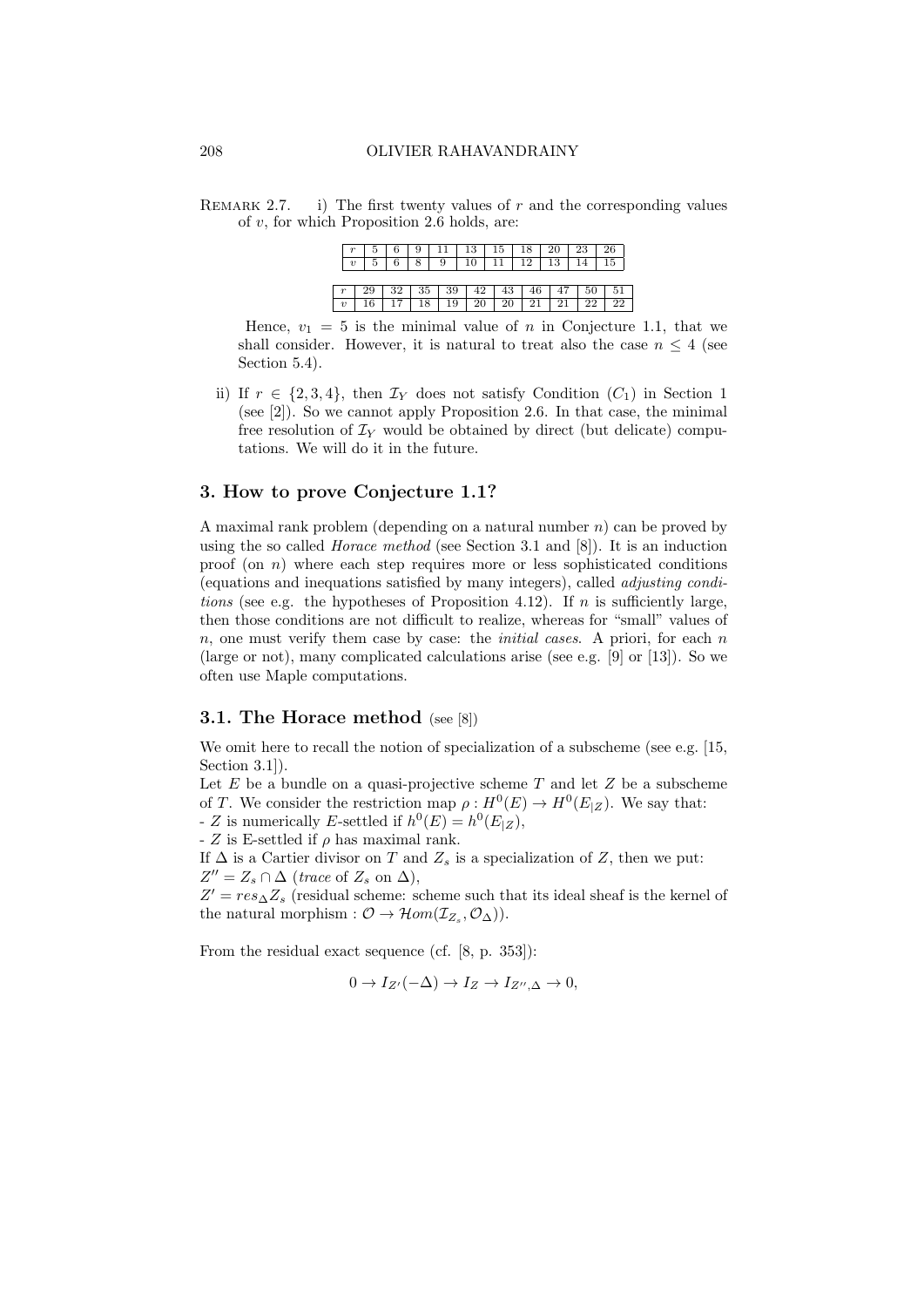we get the following lemmata.

LEMMA 3.1. If  $Z_s$  is numerically E-settled, then, Z' is numerically  $E(-\Delta)$ settled if and only if  $Z''$  is numerically  $E_{|\Delta}$ -settled. In this case, we say that  $Z_s$  is a  $(E, \Delta)$ -adjusted specialization of Z.

LEMMA 3.2. Let i be a natural number. If  $h^{i}(E(-\Delta) \otimes I_{Z}) = 0$  (condition called dègue) and if  $h^{i}(E \otimes I_{Z'',\Delta}) = 0$  (dîme), then  $h^{i}(E \otimes I_Z) = 0$ .

- REMARK 3.3. i) We call *adjusting conditions*, the conditions for which, the specialization  $Z_s$  of  $Z$  is numerically E-settled.
	- ii) We say that one *exploits* a divisor if one applies the Horace method with it.
	- iii) Again, to prove the dègue and the dîme, we may apply the Horace method and so on... It leads, after a finite number of steps, to simpler statements, because for each "dègue", the bundle degree decreases, and for each "dîme", the subscheme dimension decreases.

### 3.2. A first step of the proof

Conjecture 1.1 says that, for any integer n, the natural map  $r_Y(n)$  from  $H^0(\Omega(n))$  to  $H^0(\Omega(n)|_Y)$  has maximal rank,  $\Omega$  being the cotangent bundle over  $\mathbb{P}^3$ .

As mentioned at the end of Section 1, the map  $r_Y(n)$  is injective if  $n \leq 1$ and it is surjective if  $n \geq n_0$ , for some  $n_0 \in \mathbb{N}^*$ . It remains then the case:  $2 \le n \le n_0 - 1$ . For  $2 \le n \le 4$ , see Section 5.4.1. Now, we suppose that  $n \ge 5$ . We would like to apply exactly the idea described in [9]. We put:

$$
\mathcal{X}^* = \mathbb{P}(\Omega), L_n = \mathcal{O}_{\mathcal{X}^*}(1) \otimes \pi^* \mathcal{O}(n), Y^* = \pi^{-1}(Y),
$$
  
where  $\pi : \mathcal{X}^* \to \mathbb{P}^3$  is the canonical projection.

We remark that  $L_n$  is a bundle of rank 1, so we may define (Section 5.1) a subscheme  $T^*(n)$ , not depending on r, contained in  $Y^*$  or containing  $Y^*$ , such that  $h^0(L_n) = h^0(L_{n|T^*(n)})$  (see [9, Section 1.1]).

Let  $\rho_n: H^0(L_n) \to H^0(L_{n|T^*(n)})$  be the restriction map. If  $\rho_n$  is bijective and if  $Y^* \subset T^*(n)$  (resp.  $Y^* \supset T^*(n)$ ), then  $r_Y(n)$  is surjective (resp. injective). So, we get Conjecture 1.1. The bijectivity of  $\rho_n$  is equivalent to  $H(n)$ :  $H^0(L_n \otimes \mathcal{I}_{T^*(n)}) = 0$ , where  $\mathcal{I}_{T^*(n)}$  is the ideal sheaf of  $T^*(n)$ .

The equality  $H(n)$  is proved by using the *Horace method*. For that, we build another subscheme  $T^{'}(n)$  of  $\mathcal{X}^*$  such that  $h^0(L_n) = h^0(L_{n|T^{'}(n)})$ , in such a manner that if the natural map  $\rho'_{n-2}: H^0(L_{n-2}) \to H^0(L_{n-2}|T^{r}(n-2)})$ is bijective, then we get  $H(n)$ . We remark also that the bijectivity of  $\rho'_n$  is equivalent to  $H'(n)$ :  $H^0(L_n \otimes \mathcal{I}_{T'^*(n)}) = 0$ , and  $H'(n)$  may be proved by the Horace method, and so on...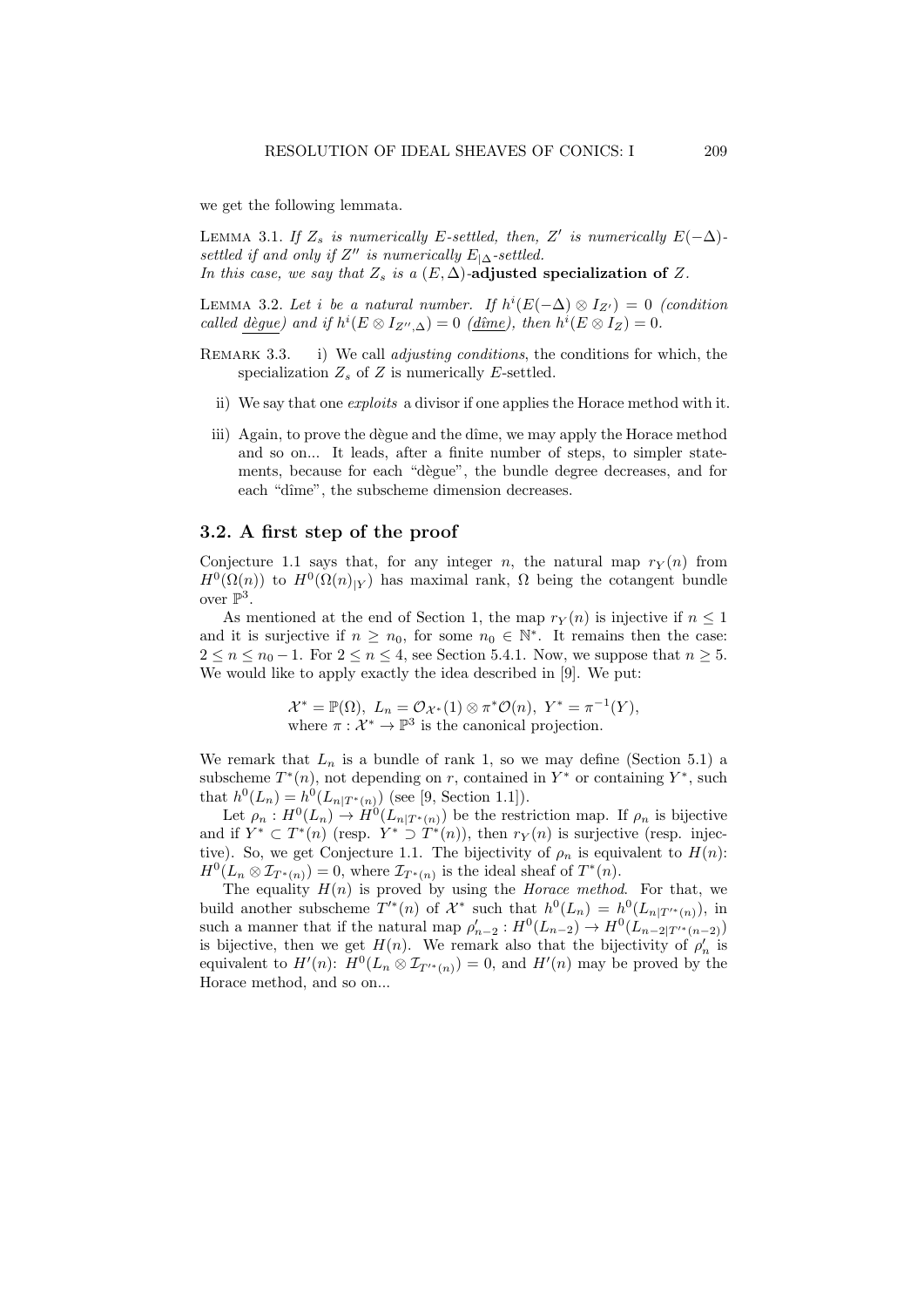In Section 5, we define the schemes  $T^*(n)$  and  $T'^*(n-2)$  and we prove the implication:  $H'(n-2) \Rightarrow H(n)$  for any  $n \geq 5$ . Unfortunately, contrary to what happened in [9] and [15], the statement  $H'(n)$  is more difficult to prove because the adjusting conditions are more complicated. We shall try to look more carefully at this situation, in a forthcoming paper, in order to complete the proof of this Conjecture.

# 4. Preliminary results

In the rest of the paper, Q denotes a smooth quadric surface in  $\mathbb{P}^3$ ,  $\Omega$  the cotangent bundle over  $\mathbb{P}^3$ ,  $\overline{\Omega}$  the restriction of  $\Omega$  on  $Q$ ,  $\mathcal{X}^* = \mathbb{P}(\Omega)$ .  $\pi: \mathcal{X}^* \to \mathbb{P}^3$ ,  $p_1, p_2: Q \cong \mathbb{P}^1 \times \mathbb{P}^1 \to \mathbb{P}^1$  are the canonical projections. We put:  $C^* = \pi^{-1}(C)$  for a subscheme C of  $\mathbb{P}^3$ , and for two integers a and b:

$$
\mathcal{O}_Q(a,b) = p_1^* \mathcal{O}_{\mathbb{P}^1}(a) \otimes p_2^* \mathcal{O}_{\mathbb{P}^1}(b), \ \overline{\Omega}(a,b) = \Omega \otimes \mathcal{O}_Q(a,b), \ \overline{\Omega}(a) = \overline{\Omega}(a,a), K_{a,b} = \mathcal{O}_{Q^*}(1) \otimes \pi^* \mathcal{O}_Q(a,b), \ K_a = K_{a,a}.
$$

We denote by  $\left[\frac{a}{b}\right]$  the quotient (by Euclidean division) of a by b, and by  $\left\{\frac{a}{b}\right\}$  $\frac{a}{b}$ the remainder.

### **4.1. Definitions** (see [1] and [9])

- A s-point is a point of  $\mathcal{X}^*$ .

- A d-point represents two s-points lying in a same fiber  $\pi^{-1}(x), x \in \mathbb{P}^3$ .

- A t-point (resp. t-curve) represents three non-collinear points lying in a same fiber  $\pi^{-1}(x)$  (resp. inverse image of a curve in  $\mathbb{P}^3$ , under  $\pi$ ).

- A grille of type  $(p, q)$  is a set of  $pq$  points of  $Q$ , which are the intersection of p lines of type  $(1, 0)$  and q lines of type  $(0, 1)$ .

- A four-point is a set of 4 points,  $[P] = \{P_1, \ldots, P_4\} \subset Q$ , such that  $P_1, P_2 \in$  $\ell \setminus \ell'$  and  $P_3, P_4 \in \ell' \setminus \ell$ , for some lines  $\ell, \ell' \subset Q$  of type  $(1, 0)$  and  $(0, 1)$ . In other words,  $P_1, \ldots, P_4$  are cocyclic but 3 by 3 non collinear.

For example, the intersection of  $Q$  with a degenerate conic transverse to  $Q$ , such that the singular point does not lie on  $Q$ , is a four-point.

- A bamboo (see [2]) is a union of 4 lines  $L_1, \ldots, L_4$  such that:  $L_i \cap L_j \neq \emptyset$  if and only if  $|i - j| \leq 1$ .

- the first infinitesimal neighborhood of a point x in  $\mathbb{P}^3$ , denoted by  $\xi(x)$ , is the subscheme of  $\mathbb{P}^3$ , having  $\mathcal{I}_x^2$  as ideal sheaf.

- A triple-point (resp. double-point) is a subscheme of  $\mathbb{P}^3$ , supported by a point having ideal locally defined by  $(x_1, x_2)^2$  (resp. by  $(x_1^2, x_2)$ ) in  $\mathcal{K}[x_1, x_2]$ . For example,  $\xi(x) \cap Q$  is a triple-point of Q if  $x \in Q$ .

- A t-first infinitesimal neighborhood (resp. a t-grille) is the inverse image of a first infinitesimal neighborhood (resp. of a grille), under  $\pi$ .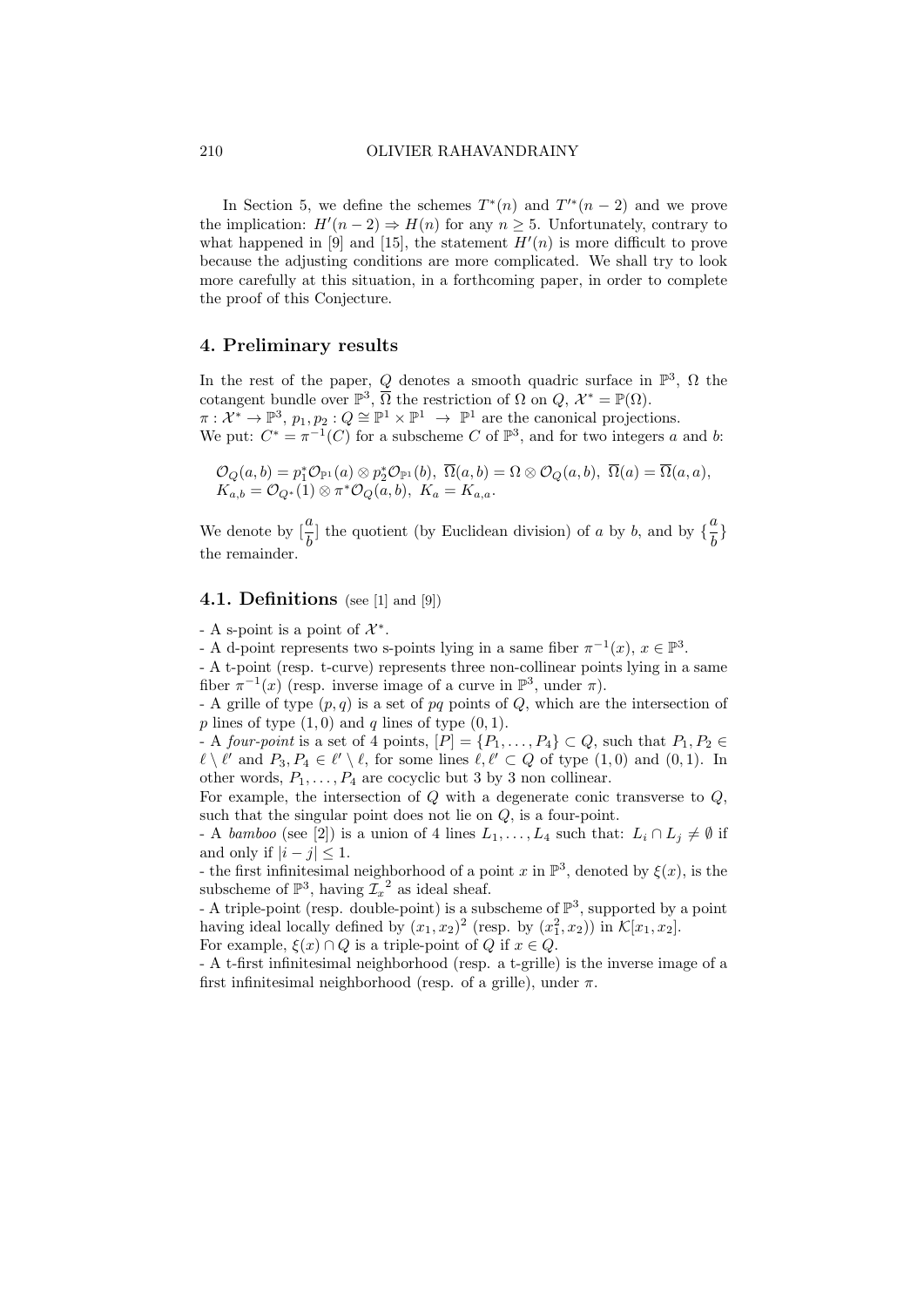- We say that t-points, d-points, and s-points are collinear (resp. cocyclic) in Q<sup>∗</sup> if their projections on Q lie on the same line (resp. same conic).



# 4.2. Examples of specialization

We give some specializations, traces and residual schemes which are useful in Sections 4.3, 5.2 and 5.4 (see also [15, Section 4.4]).

- LEMMA 4.1. *i)* The trace (resp. residual scheme) of a finite union of subschemes equals the union of traces (resp. of residual schemes).
	- ii) If  $\ell$  and  $\ell'$  are two lines in Q, intersecting at the point x, then  $\ell \cup \ell' \cup \xi(x)$ is a specialization of two skew lines in  $\mathbb{P}^3$ . Moreover, the residual scheme  $res_Q(\ell \cup \ell' \cup \xi(x))$  equals  $\{x\}.$
	- iii) If  $[L] = (L_1, \ldots, L_4)$  is a bamboo and if  $\{x\} = L_2 \cap L_3$ , then the union  $[L] \cup \xi(x)$  is a specialization of two skew conics in  $\mathbb{P}^3$ .

*Proof.* i): see [8], 4.4. ii): see [7], 2.1.1. iii) follows from i) and ii).



two skew lines

2 skew singular conics

Lemma 4.2. (see [15, Lemme 4.2])

- i) If  $\ell$  is a line and if  $x \in \ell$ , then  $\ell \cap \xi(x)$  is a double-point and  $res_{\ell}(\xi(x))$ is the (simple) point x.
- ii) If C is a rational curve of type  $(1,2)$  on Q and if  $x \in C$ , then  $C \cap \xi(x)$ is a double-point and  $res_C(\xi(x))$  is the (simple) point x.

 $\Box$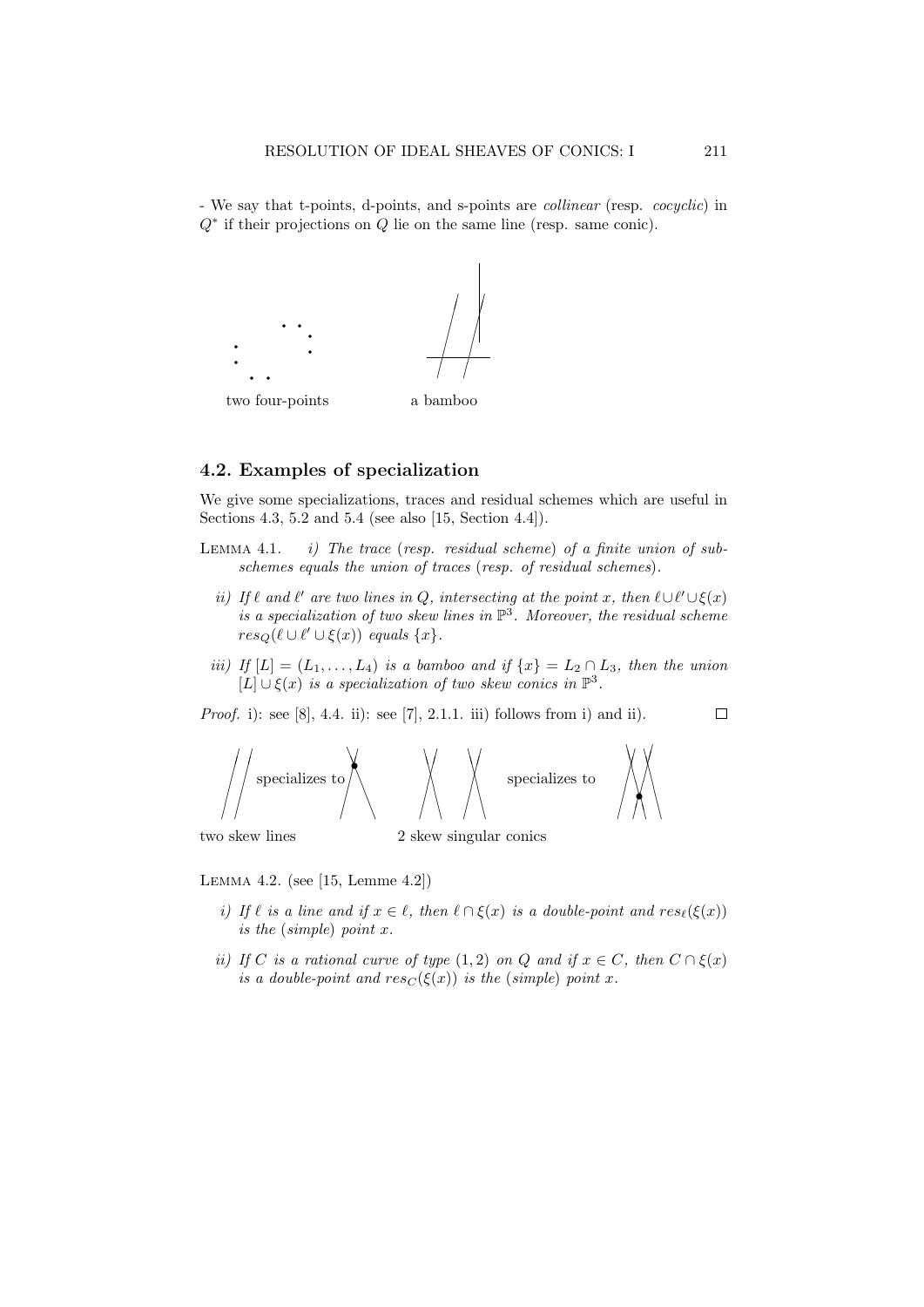### 4.3. Lemmata on the quadric Q

First, we recall some general results which we can apply in Lemma 4.10 and in Proposition 4.12. Let  $E$  be a bundle on a quasi-projective scheme  $T$  and let  $Z$ be a subscheme of T. We denote by  $\pi : \mathbb{P}(E) \to T$  the canonical projection. For a subscheme W of  $\mathbb{P}(E)$ , let  $\pi(W)$  be the subscheme (of T), of ideal sheaf  $\pi^{\#^{-1}}(\pi_* I_W)$ , where  $\pi^{\#}$  is the canonical morphism from  $\mathcal{O}_T$  to  $\pi_* \mathcal{O}_{\mathbb{P}(E)}$ .

Lemma 4.3. One has:

- $i)$   $\pi^{-1}(Z) \cong \mathbb{P}(E_{|Z}),$   $\mathcal{O}_{\mathbb{P}(E)}(1)_{|\pi^{-1}(Z)} \cong \mathcal{O}_{\mathbb{P}(E_{|Z})}(1),$   $\pi_*(\mathcal{O}_{\mathbb{P}(E)}(1)) \cong E$ ,
- ii)  $\pi^* I_Z \cong I_{\pi^{-1}Z}$ ,
- iii) if W is a subscheme of  $\mathbb{P}(E)$ , then:  $\pi_* I_W \cong I_{\pi(W)}$ .

Proof. i): see [9, p. 21] and [5, Proposition 7.11, p.162].

ii):  $\pi$  has smooth fibers so the functor  $\pi^*$  is exact. Thus, it suffices to apply it, on the exact sequence:  $0 \to I_Z \to \mathcal{O}_T \to \mathcal{O}_Z \to 0$  and to consider the exact sequence:  $0 \to I_{\pi^{-1}Z} \to \mathcal{O}_{\mathbb{P}(E)} \to \mathcal{O}_{\pi^{-1}Z} \to 0.$ 

iii): since  $\pi$  is proper and has connected fibers,  $\pi^{\#}$  is an isomorphism. Therefore,  $\pi_* I_W \cong \pi^{\# -1}(\pi_* I_W) = I_{\pi(W)}$ .

COROLLARY 4.4. One has, for  $n, a, b \in \mathbb{N}^*$  and for any subscheme C of Q:

$$
h^{0}(L_{n}) = h^{0}(\Omega(n)), \ h^{0}(K_{a,b}) = h^{0}(\overline{\Omega}(a,b)), \ h^{0}(K_{a,b_{\vert \pi^{-1}(C)}}) = h^{0}(\overline{\Omega}(a,b_{\vert C}).
$$

Proof. The projection formula (see [5], p. 124) and Lemma 4.3 give:

$$
h^{0}(L_{n})=h^{0}(\pi_{*}(L_{n}))=h^{0}(\pi_{*}(\mathcal{O}_{\mathcal{X}^{*}}(1)\otimes \pi^{*}\mathcal{O}(n)))=h^{0}(\Omega(n)).
$$

Similarly, we get:  $h^0(K_{a,b}) = h^0(\overline{\Omega}(a,b))$  and  $h^0(K_{a,b_{\vert \pi^{-1}(C)}}) = h^0(\overline{\Omega}(a,b_{\vert C})$ .

Lemma 4.5. (see [12, p. 8], [9, Section 3-1] and [4]) Let  $n, a, b \in \mathbb{N}^*$  and let C be a rational curve, of type  $(1, n)$  on Q. Then

*i*) 
$$
h^{0}(\Omega(n)) = \frac{(n^{2} - 1)(n + 2)}{2}
$$
,  $h^{0}(K_{a,b}) = h^{0}(\overline{\Omega}(a,b)) = 3ab - a - b - 1$ .  
\n*ii*)  $\overline{\Omega}(a,b)_{|C} \cong 2\mathcal{O}_{\mathbb{P}^{1}}((a-1)n + b - 2) \oplus \mathcal{O}_{\mathbb{P}^{1}}((a-2)n + b)$ .

LEMMA 4.6. *i)* If H is a plane in  $\mathbb{P}^3$ , then  $\Omega_{|H} \cong \Omega_{\mathbb{P}^2} \oplus \mathcal{O}_{\mathbb{P}^2}(-1)$ .

*ii*) If D is a line in  $\mathbb{P}^3$ , then  $\Omega_{|D} \cong \overline{\Omega}_{|D} \cong \mathcal{O}_{\mathbb{P}^1}(-2) \oplus 2\mathcal{O}_{\mathbb{P}^1}(-1)$ .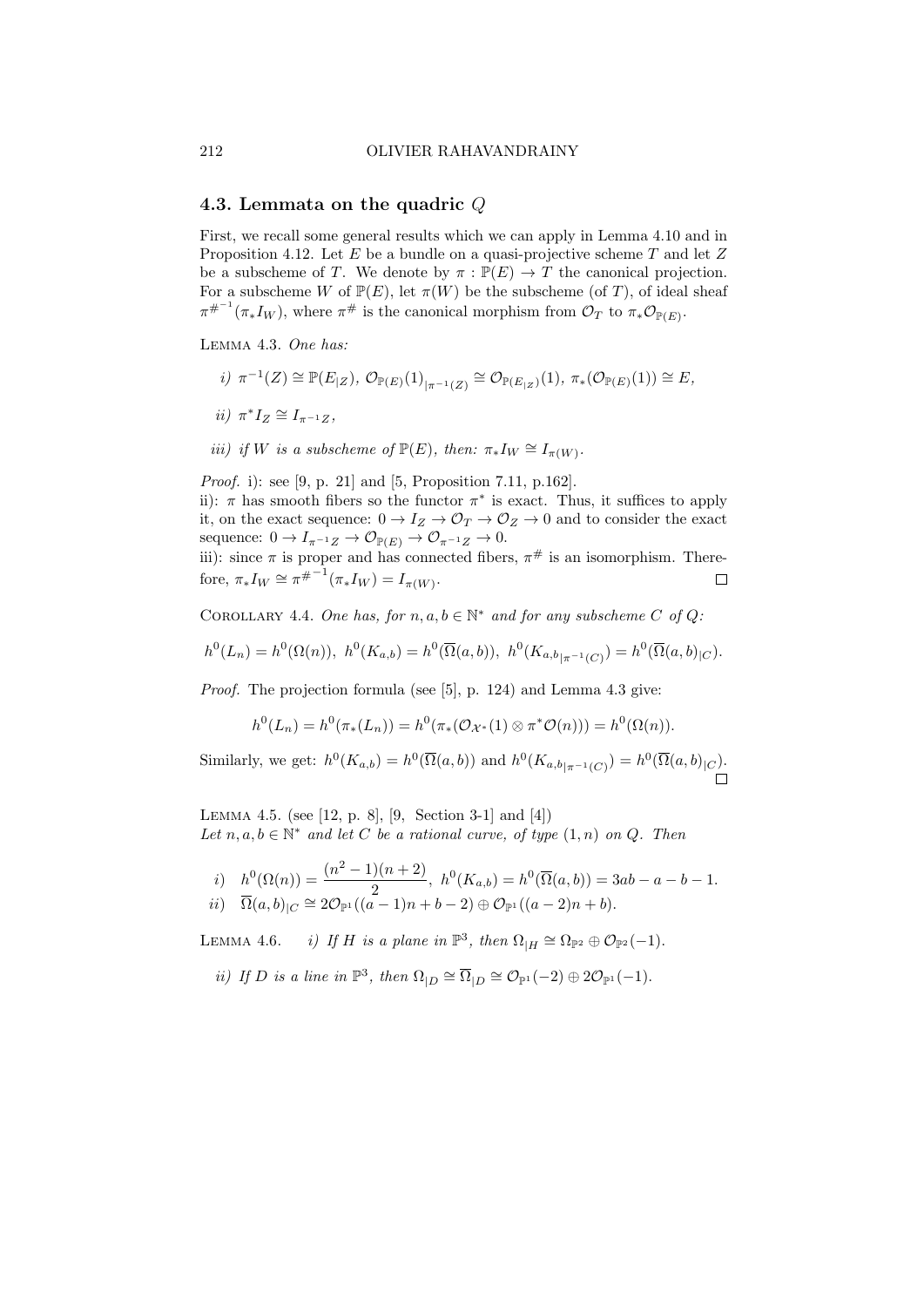LEMMA 4.7. Let  $n, a, b, \tau, \delta, \epsilon \in \mathbb{N}$  and let D be a line on Q. Then

- i)  $h^0(K_{a,b|D^*}) = h^0(\overline{\Omega}(a,b)|D) = h^0(\overline{\Omega}|D(b)) = 3b 1$  if D is of type  $(1,0)$ .
- ii)  $h^0(K_{a,b_{|D^*}}) = h^0(\overline{\Omega}(a,b)_{|D}) = h^0(\overline{\Omega}_{|D}(a)) = 3a 1$  if D is of type  $(0,1)$ .
- iii) If  $S^* \subset \mathcal{X}^*$  is a union of  $\tau$  t-points,  $\delta$  d-point and  $\epsilon$  s-point, then  $h^0(L_{n|S^*}) = 3\tau + 2\delta + \epsilon = h^0(K_{a,b|S^*}).$

LEMMA 4.8. Let  $a, b, a', b' \in \mathbb{N}$  and let  $C, C'$  be two distinct curves on  $Q$ , of type  $(a, b)$  and  $(a', b')$ . Then

- i)  $\#(C \cap C') = ab' + a'b$ .
- *ii*)  $\#(C \cap [P]) \leq 3$ ,  $\#(C' \cap [P]) \leq 4$ ,  $\#(\ell \cap [P]) \leq 2$ , *if C is of type* (1,2),  $C'$  of type  $(1,1)$ ,  $\ell$  of type  $(1,0)$  and  $[P]$  a four-point.

Corollary 4.4 and Lemma 4.5 imply:

COROLLARY 4.9. Let  $n, a, b \in \mathbb{N}^*$  and let C be a rational curve on Q. Then

- i)  $h^0(K_{a,b_{|C^*}}) = h^0(\overline{\Omega}(a,b)_{|C}) = 3(a+b-2)+1$  if C is of type  $(1,1)$ .
- ii)  $h^0(K_{a,b|C^*}) = h^0(\overline{\Omega}(a,b)|_C) = 3(2a+b-3)$  if C is of type  $(1,2)$ .
- iii)  $h^0(K_{a,b_{|C^*}}) = h^0(\overline{\Omega}(a,b)_{|C}) = 3(2b + a 3)$  if C is of type  $(2,1)$ .

LEMMA 4.10. In one of the following cases,  $Z$  is (numerically) E-settled.

- a)  $E = K_{a,b|C^*}$ , where C is a conic in Q and Z the generic union, in  $C^*$ , of  $a + b - 2$  t-points (counted with multiplicity) and one s-point;
- b)  $E = K_{a,b|\ell^*}$ , where  $\ell$  is a line in Q, of type  $(1,0)$  and Z the generic union, in  $\ell^*$ , of  $b-1$  t-points (counted with multiplicity) and one d-point;
- c)  $E = K_1, Z = \emptyset;$
- d)  $E = K_2$ , Z: a generic union of 2 t-points and 1 s-point;
- e)  $E = K_3$ , Z: a generic union of 6 t-points and 1 d-point, such that at most 3 are cocyclic with the d-point.

*Proof.* We see, from Lemma 4.7 and Corollary 4.9, that for each case,  $h^0(E)$  =  $h^0(E_{|Z})$ . So, Z is numerically E-settled. It remains to show that  $H^0(E \otimes I_Z) = 0$ . a) and b): see [9, p. 23-24].

c): it follows from the fact:  $h^0(E) = h^0(\overline{\Omega}(1,1)) = 0$ .

d): Z specializes to a union of 2 t-points and 1 s-point lying on a t-conic  $C^*$ . We exploit  $\Delta = C^*$ . The residual scheme Z' is the empty scheme and  $E(-\Delta) = K_1$ . Hence we get the dègue from c). The trace Z'' consists of 2 t-points and 1 s-point. Moreover, we get by Lemma 4.3:  $E_{|\Delta} \cong K_{2|C^*}$ . Thus,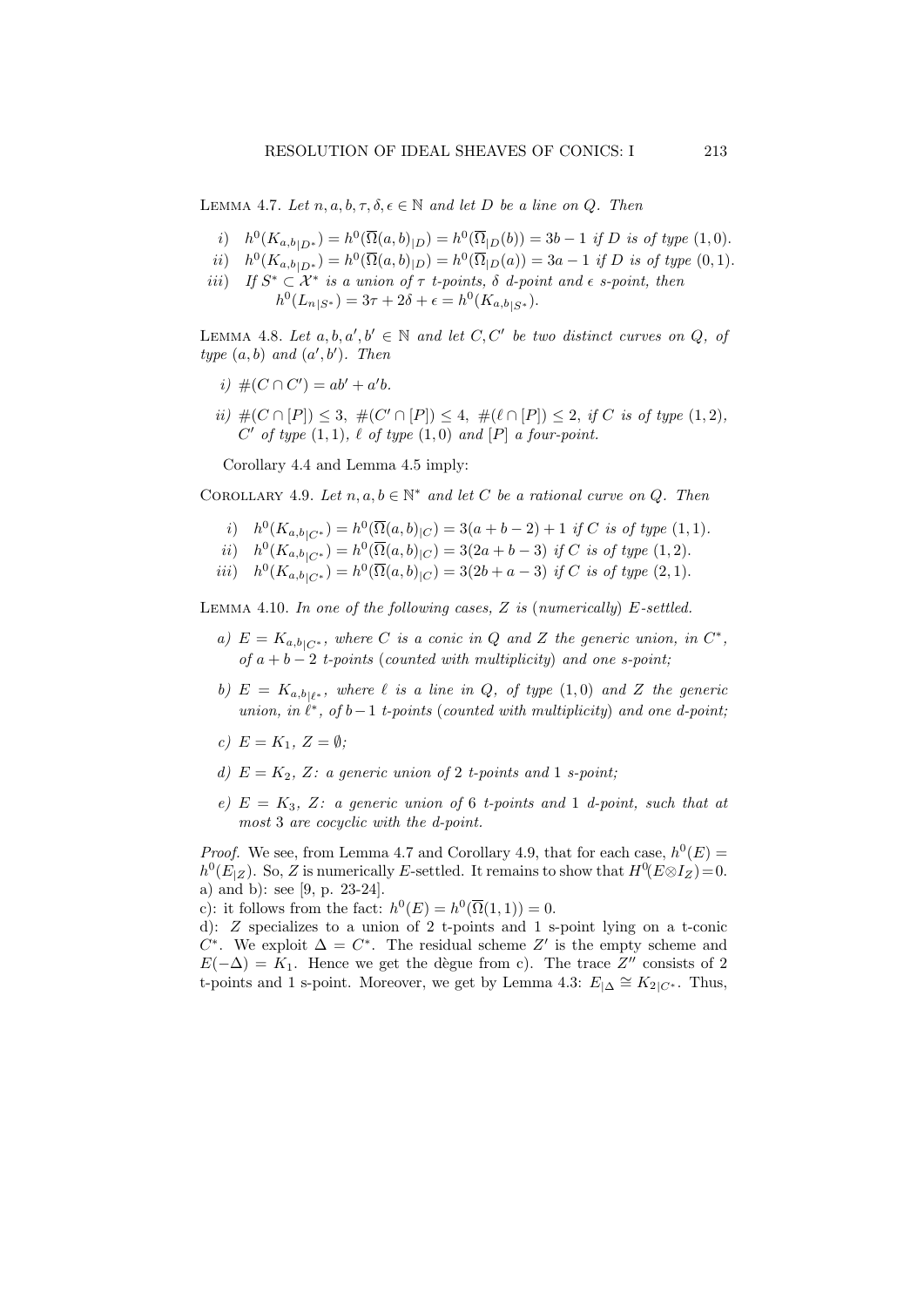the dîme follows from a).

e): We may get a specialization of  $Z$  by putting the 6 t-points on a t-curve  $C^*$ (C of type  $(1, 2)$  on Q). We exploit  $C^*$ . The trace  $Z''$  consists of 6 t-points and  $E_{|C^*} \cong K_{3|C^*} \cong 3\mathcal{O}_{\mathbb{P}^1}(5)$ . So the dîme is true.

The residual scheme Z' consists of 1 d-point and  $E(-C^*) = K_{2,1}$ . The dègue follows from b) and c), by exploiting a t-line  $\ell^*$  of type  $(1,0)$  passing through the d-point.  $\Box$ 

Remark 4.11. Proposition 4.12 is crucial in the proof of the statement in Section 5:  $H'(n-2) \Rightarrow H(n)$ . The following notations will be useful to show it. For  $f, h, i, \ell \in \mathbb{N}$  such that  $1 \leq i \leq 3, f = i + 3\ell$ , set:

$$
a = f + h, \ b = f + 2h, \ \mu_{\max}(a, b) = \begin{cases} a + b - 3 \text{ if } a + b \equiv 0 \mod 3\\ a + b - 2 \text{ if } a + b \not\equiv 0 \mod 3 \end{cases}
$$

$$
V_{\max}(f, h) = \sum_{k=1}^{\ell} (v_{1k}(f) + v_{2k}(f)) + \sum_{k=1}^{h} v_k^*(f, h),
$$

$$
M_{\max}(f, h) = \sum_{k=1}^{\ell} (m_{1k}(f) + m_{2k}(f)) + \sum_{k=1}^{h} m_k^*(f, h).
$$

The choice of the integers  $v_{1k}(f), m_{1k}(f), v_{2k}(f), m_{2k}(f), \ldots$  will allow us to exploit t-rational curves of type  $(1, 2)$  and  $(2, 1)$ . We give below their different values.

- Case  $f + h \leq 3$ :  $V_{\text{max}}(f, h) = M_{\text{max}}(f, h) = 0$ .
- Case  $4 \le f \le 6$  and  $h = 0$ :  $v_{11} = i 1, m_{11} = i, v_{21} = m_{21} = 0$ .
- Case  $f \ge 7$  and  $h = 0$ :  $v_{11} = i 1, m_{11} = i, v_{21} = m_{21} = 0$ , and for  $2 \leq k \leq \ell$ ,  $v_{1k} = i + 3k - 4, m_{1k} = 3, v_{2k} = i + 3k - 6, m_{2k} = 3$ ,  $V_{\text{max}}(f, 0) = i - 1 + (\ell - 1)(f + i - 4), M_{\text{max}}(f, 0) = i + 6(\ell - 1) = 2f - i - 6.$
- Case  $f = 1$  and  $h \geq 3$ :  $v_k^* = 0$ ,  $m_k^* = 2k 2$  for  $1 \leq k \leq h$ ,  $V_{\text{max}}(1, h) =$ 0,  $M_{\text{max}}(1, h) = h(h - 1).$
- Case  $(f \ge 2 \text{ and } h \ge 2)$  or  $(f \ge 3 \text{ and } h = 1)$ :  $v_k^* = f 2$ ,  $m_k^* = 2k$  for  $1 \leq k \leq h$ ,  $V_{\text{max}}(f, h) = V_{\text{max}}(f, 0) + (f - 2)h$ ,  $M_{\text{max}}(f, h) = M_{\text{max}}(f, 0) +$  $h(h+1)$ .

PROPOSITION 4.12. Let  $f, h, a, b, v, m, u, \mu, \delta, \epsilon \in \mathbb{N}$  such that

$$
\begin{cases}\n1 \leq f \leq a = f + h \leq b = f + 2h < 2a, \\
\delta + \epsilon \leq 1, \\
v \leq V_{\text{max}}(f, h), \\
m \leq M_{\text{max}}(f, h), \\
\mu \leq \mu_{\text{max}}(a, b), \\
3ab - a - b - 1 = 12v + 9m + 3u + 3\mu + 2\delta + \epsilon.\n\end{cases}
$$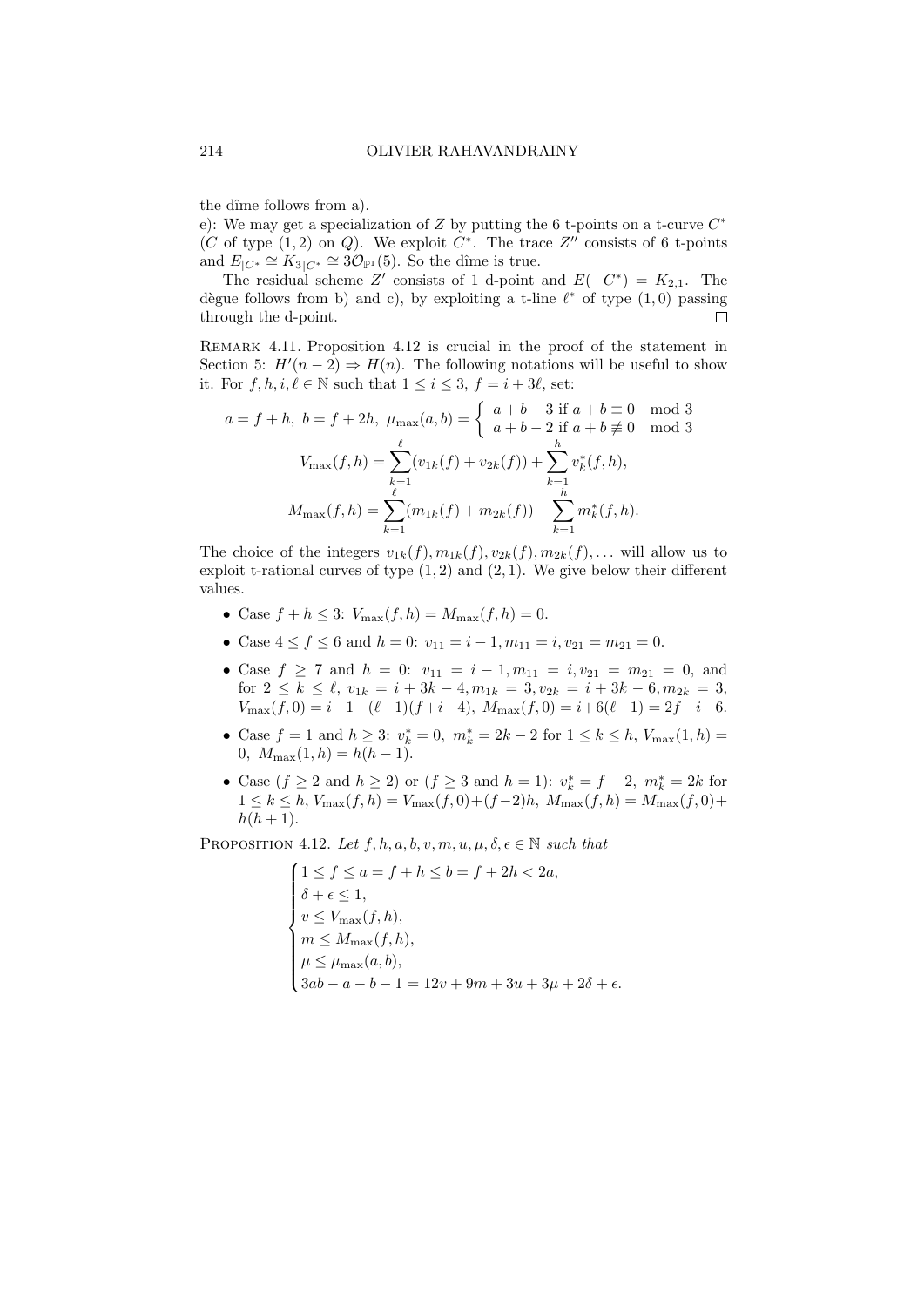We consider the generic union  $F(a, b) \subset Q^*$  of m t-triple-points, v t-fourpoints, u t-points and  $\mu$  t-points,  $\delta$  d-point et  $\epsilon$  s-point which are cocyclic. Then  $F(a, b)$  is  $K_{a,b}$ -settled.

*Proof.* By construction,  $F(a, b)$  is numerically  $K_{a,b}$ -settled:

$$
h^{0}(K_{a,b}) = 3ab - a - b - 1 = 12v + 9m + 3u + 3\mu + 2\delta + \epsilon = h^{0}(K_{a,b|F(a,b)}).
$$

The proof is similar to that of Lemma 3.3.1 in [9]. Denote by  $R(f, h)$  the statement: "the scheme  $F(f+h, f+2h)$  is  $K_{f+h,f+2h}$ -settled". The main idea is as follows.

If  $h \geq 1$ , then pass from  $R(f, h)$  to  $R(f, 0)$  by exploiting h times, a trational curve of type  $(1, 2)$ . In other words, prove  $R(f, k)$  by induction on k, for  $0 \leq k \leq h$ .

Now, we have to prove  $R(f, 0)$ . If  $f \geq 4$ , then set  $f = i + 3\ell$  where  $\ell = \left[\frac{f-1}{3}\right], i = f - 3\ell \in \{1, 2, 3\}.$  Pass from  $R(f, 0)$  to  $R(i, 0)$  by exploiting alternately  $\ell$  times, two t-rational curves of types  $(1, 2)$  and  $(2, 1)$ . Here, we also use an inductive proof.

• Proof of  $R(i, 0)$  (case  $a = b = f = i \in \{1, 2, 3\}$ ): One has:  $M_{\text{max}}(i, 0) = V_{\text{max}}(i, 0) = 0$  and thus  $m = v = 0$ .

- The case 
$$
i = 1
$$
 follows from Lemma 4.10-c).

- If  $i = 2$ , then  $\epsilon = 1, \delta = 0, u + \mu = 2$ . So, we may suppose that  $u = 2$  and  $\mu = 0$ . Lemma 4.10-d) gives our result.

- If  $i = 3$ , then  $\epsilon = 0, \delta = 1, u + \mu = 6, \mu \leq \mu_{\text{max}}(3, 3) = 3$ .  $R(3, 0)$  is true by Lemma 4.10-e).

• Proof of R(f, 0),  $f = i + 3\ell > 4$  (case  $a = b = f > 4$ ):

We denote by  $R(i, k)$  the statement  $R(i + 3k, 0)$ , for  $0 \le k \le \ell$ . We prove it by induction on k. The case  $k = 0$  corresponds to  $f \in \{1, 2, 3\}$  and is just treated. We refer to Notations in Remark 4.11.

We suppose that  $k \geq 1$  and  $\tilde{R}(i, k-1)$  is true. We denote by C' (resp. by Γ) a rational curve on  $Q$ , of type  $(1, 2)$  (resp. the conic passing through the cocyclic t-points). Put  $\hat{f} = \hat{f}_k = f - 3(\ell - k) = i + 3k$ . We take  $\mu_1 = \min(\mu, 3)$ ,  $v_1 = \min(v, v_{1k}(f))$  and  $m_1 = \min(m, m_{1k}(f))$ . Let  $u_1 \in \mathbb{N}$  such that  $u_1 \leq u$ and

$$
3v_1 + 2m_1 + u_1 + \mu_1 = 3\tilde{f} - 3.
$$
 (3)

We define the two following subschemes of  $Q^*, \tilde{F}_1$  and  $\tilde{F}_2$  as follows.

 $\tilde{F}_1$  is the union of  $v - v_1$  t-four-points,  $m - m_1$  t-triple-points,  $u - u_1 + v_1$ t-points and  $\mu - \mu_1$  t-points,  $\delta$  d-point and  $\epsilon$  s-point which are cocyclic.

 $\tilde{F}_2$  consists of  $u_1 + 3v_1$  t-points lying on  $C^{i*}$ ,  $\mu_1$  t-points on  $C^{i*} \cap \Gamma^*$  and the t-infinitesimal neighborhoods of  $m_1$  points on  $C'$ .

The two subschemes  $F(\tilde{f}, \tilde{f})$  and  $\tilde{F}_1 \cup \tilde{F}_2$  have the same number of t-triplepoints:  $m = (m - m_1) + m_1$ . Moreover, the  $v_1$  t-points of  $\tilde{F}_1$  together with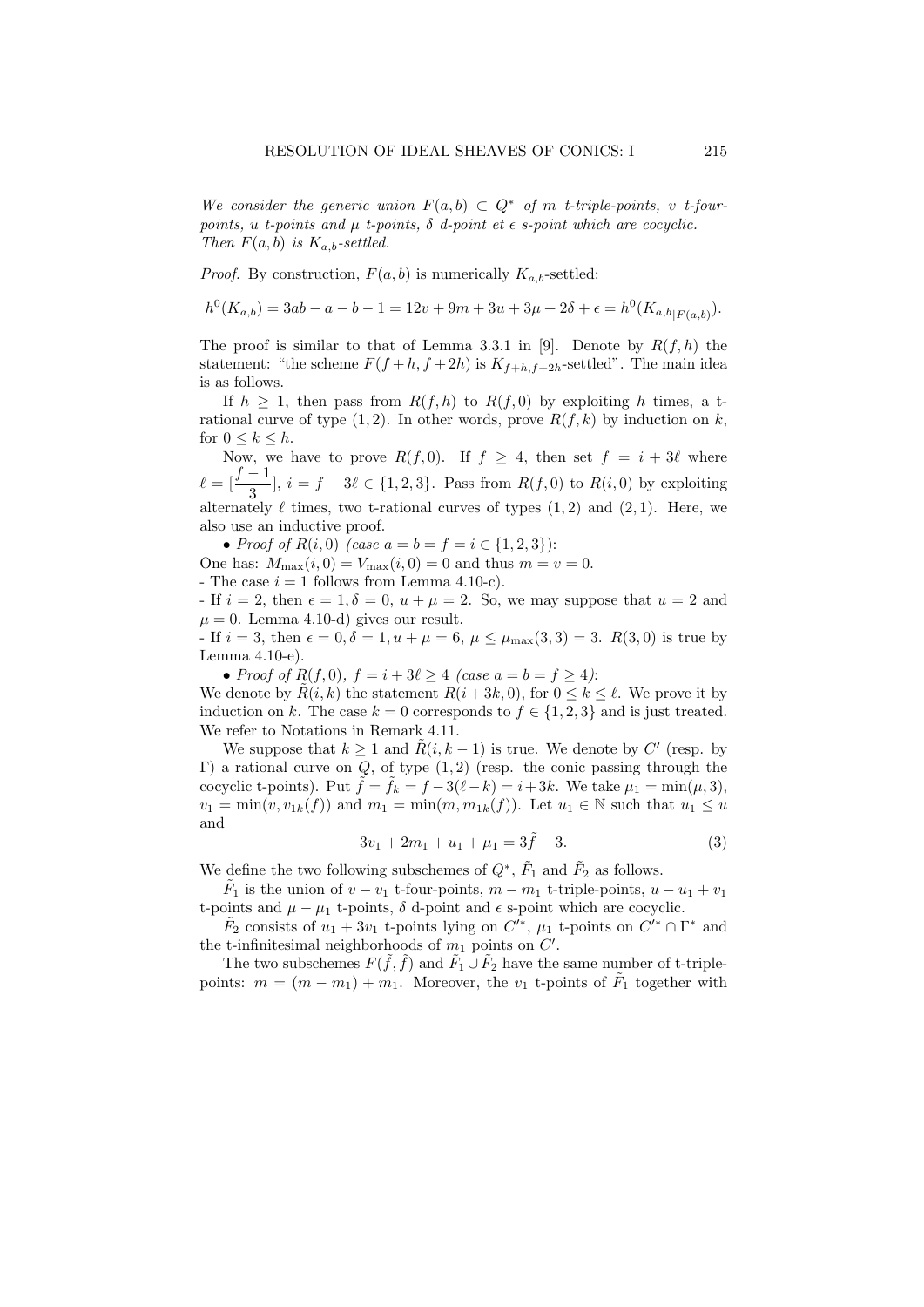the  $3v_1$  t-points of  $\tilde{F}_2$  form a specialization of  $v_1$  t-four-points of  $F(\tilde{f}, \tilde{f})$ . It follows that  $F(\tilde{f}, \tilde{f})$  generalizes  $\tilde{F}_1 \cup \tilde{F}_2$ .

We exploit  $C^{\prime\ast}$ . The trace  $Z^{\prime\prime}$  consists of  $m_1$  t-double-points and  $3v_1 + u_1 +$  $\mu_1$  t-points. Moreover, one has:  $\pi_*(K_{\tilde{f}|C'^*}) \cong 3\mathcal{O}_{\mathbb{P}^1}(3\tilde{f}-4)$ . By Corollary 4.9 and Equality (3),  $Z''$  is numerically  $K_{\tilde{f}|C'^*}$ -settled:

$$
h^{0}(K_{\tilde{f}|C'^{*}}) = h^{0}(\pi_{*}(K_{\tilde{f}|C'^{*}})) = 3(3\tilde{f}-3) = 9v_{1} + 6m_{1} + 3u_{1} + 3\mu_{1} = h^{0}(K_{\tilde{f}|Z''}).
$$

Hence, we get the dîme.

Now, we prove the dègue. One has  $K_{\tilde{f}}(-C'^*) \cong K_{\tilde{f}-1,\tilde{f}-2}$ . The residual scheme Z' is exactly the disjoint union of  $\tilde{F}_1$  with  $m_1$  t-points. By Lemma 3.1, it is numerically  $K_{\tilde{f}-1,\tilde{f}-2}$ -settled:

 $3a'b' - a' - b' - 1 = 12(v - v_1) + 9(m - m_1) + 3u^* + 3(\mu - \mu_1) + 2\delta + \epsilon,$ 

where  $a' = \tilde{f} - 1$ ,  $b' = \tilde{f} - 2$ ,  $u^* = u - u_1 + m_1 + v_1$ . Take

$$
\mu_2 = \min(\mu - \mu_1, 3), v_2 = \min(v - v_1, v_{2k}(f)), m_2 = \min(m - m_1, m_{2k}(f)).
$$

Let  $u_2 \in \mathbb{N}$  such that  $u_2 \leq u^*$  and

$$
3v_2 + 2m_2 + u_2 + \mu_2 = 3\tilde{f} - 8.\tag{4}
$$

Consider a rational curve  $C''$  of type  $(2, 1)$  on  $Q$ . As above,  $Z'$  may specialize to the disjoint union of  $F(\tilde{f} - 3, \tilde{f} - 3)$  with  $u_2 + 3v_2$  t-points lying on  $C''^*$ , with  $\mu_2$  t-points on  $C''^* \cap \Gamma^*$  and with the t-infinitesimal neighborhood of  $m_2$ points on  $C''$ . We exploit  $C''^*$ . The trace consists of  $m_2$  t-double-points and  $3v_2 + u_2 + \mu_2$  t-points. Since  $\pi_*(K_{\tilde{f}-1,\tilde{f}-2|C''^*}) \cong 3\mathcal{O}_{\mathbb{P}^1}(3\tilde{f}-9)$ , Equality (4) implies the dîme.

The residual scheme is  $F(\tilde{f} - 3, \tilde{f} - 3)$ . By Lemma 3.1, it is numerically  $K_{\tilde{f}-3,\tilde{f}-3}$ -settled:  $3\tilde{a}\tilde{b}-\tilde{a}-\tilde{b}-1=12\tilde{v}+9\tilde{m}+3\tilde{u}+3\tilde{\mu}+2\delta+\epsilon$ , where

$$
\tilde{v} = v - v_1 - v_2 = \max(0, v - v_{1k}(f) - v_{2k}(f)) \le V_{\text{max}}(\tilde{f} - 3, 0), \n\tilde{a} = \tilde{b} = \tilde{f} - 3, \ \tilde{m} = m - m_1 - m_2 \le M_{\text{max}}(\tilde{f} - 3, 0), \n\tilde{\mu} = \mu - \mu_1 - \mu_2 = \max(0, \mu - 6) \le \mu_{\text{max}}(\tilde{f}, \tilde{f}) - 6 = \mu_{\text{max}}(\tilde{f} - 3, \tilde{f} - 3), \n\tilde{u} = u^* - u_2 + m_2 + v_2 = u - u_1 - u_2 + m_1 + v_1 + m_2 + v_2.
$$

Therefore,  $\tilde{a}, \tilde{b}, \tilde{m}, \tilde{v}, \tilde{u}, \tilde{\mu}, \delta$  and  $\epsilon$  satisfy all the hypotheses of Proposition 4.12. The dègue is the statement  $R(i, k - 1)$ . It is true by inductive assumption.

• Proof of  $R(f, h)$  (the general case): We necessarily have:  $2 \le a < b \le 2a - 1$ . We recall that  $a = f + h$ ,  $b = f + 2h$ where  $f = 2a - b \ge 1$ ,  $h = b - a \ge 1$ , and  $R(f, k)$  is the statement: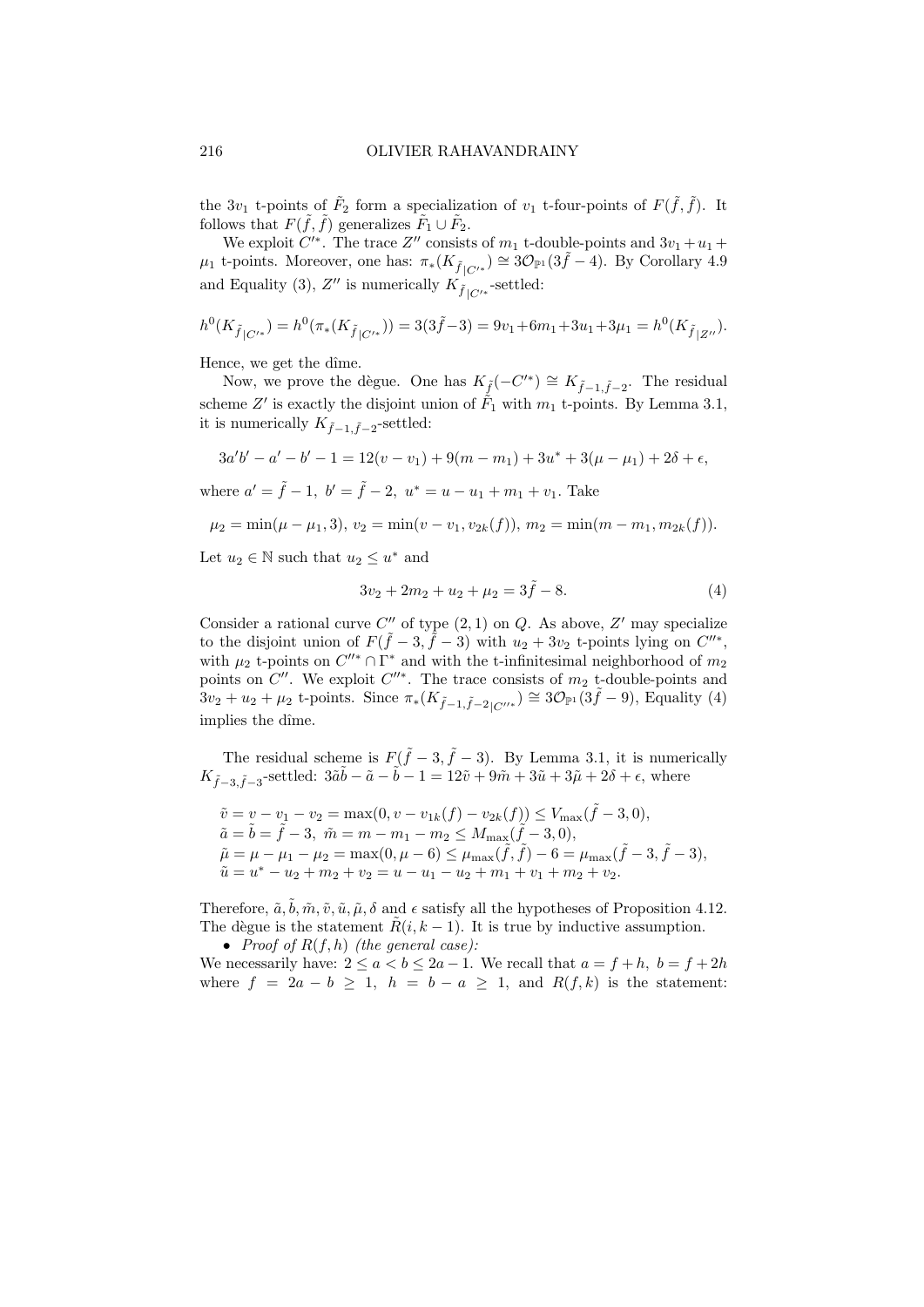" $F(f + k, f + 2k)$  is  $K_{f+k,f+2k}$ -settled". We prove it by induction on k, for  $0 \leq k \leq h$ . The proof is similar to the previous one.

The case  $k = 0$  corresponds to  $a = b = f$  and has been already done. We suppose that  $k \geq 1$  and  $R(f, k-1)$  is true. We denote by C' a rational curve on  $Q$ , of type  $(1, 2)$ . Set

 $\mu_1 = \min(\mu, 3), v_1 = \min(v, v_k^*(f, h)), m_1 = \min(m, m_k^*(f, h)).$ 

Let  $u_1 \in \mathbb{N}$  such that  $u_1 \leq u$  and

$$
3v_1 + 2m_1 + u_1 + \mu_1 = 3f + 4k - 3. \tag{5}
$$

We consider the disjoint union  $\tilde{F}$  of  $F(f+k-1, f+2k-2)$  with  $u_1+3v_1+\mu_1$ t-points lying on  $C^{\prime\ast}$  and the t-infinitesimal neighborhoods of  $m_1$  points on  $C^{\prime}$ . We see that  $\tilde{F}$  is a specialization of  $F(f + k, f + 2k)$ . We exploit  $C^*$ . The trace  $Z''$  consists of  $m_1$  t-double-points and  $u_1 + 3v_1 + \mu_1$  t-points. Corollary 4.9 and Equality (5) give:

$$
h^{0}(K_{f+k,f+2k|C'^{*}}) = 3(3f+4k-3) = 9v_{1}+6m_{1}+3u_{1}+3\mu_{1} = h^{0}(K_{f+k,f+2k|Z''}).
$$

Hence,  $Z''$  is numerically  $K_{f+k,f+2k}|_{C'}$ <sup>\*</sup> -settled and we get the dîme.

The residual scheme Z' is exactly  $F(f+k-1, f+2k-2), K_{f+k,f+2k}(-C')^*$ is isomorphic to  $K_{f+k-1,f+2k-2}$ . Again, from Lemma 3.1, Z' is numerically  $K_{f+k-1,f+2k-2}$ -settled. As before, we see that all the hypotheses of Proposition 4.12 are satisfied. The dègue is then true, by inductive assumption.  $\Box$ 

COROLLARY 4.13. We consider the subscheme  $F(a, b)$  of Proposition 4.12. Let  $c, d_1, d_2, n \in \mathbb{N}^*$  and let G be the union, in  $Q^*$ , of c t-conics,  $d_1$  t-lines of type (1,0) and  $d_2$  t-lines of type (0,1), such that  $G \cap F(a, b) = \emptyset$ . We suppose that  $J = G \cup F(a, b)$  is numerically  $K_n$ -settled and  $a + c + d_1 = b + c + d_2 = n$ . Then J is  $K_n$ -settled.

*Proof.* Since any conic on Q is of type  $(1, 1)$ , we see that the ideal sheaf  $\mathcal{I}_G$  of G is isomorphic to  $\pi^* \mathcal{O}_Q(-c-d_1, -c-d_2)$ . Hence, we get:  $H^0(K_n \otimes \mathcal{I}_J) =$  $H^0(K_{a,b} \otimes \mathcal{I}_{F(a,b)}) = 0$  by Proposition 4.12.  $\Box$ 

**5.** Proof of  $H'(n-2) \Rightarrow H(n), n \geq 5$ 

# 5.1. The subscheme  $T^*(n)$

We define  $T^*(n)$  as the generic union of  $\lambda(n)$  disjoint t-conics, and  $\tau(n)$  t-points,  $\delta(n)$  d-points,  $\epsilon(n)$  s-point which are cocyclic. We see that:

 $T^*(n)$  is numerically  $L_n$ -settled  $\iff h^0(L_n) = h^0(L_{n|T^*(n)}),$ if  $S^*$  is a s-point (resp. d-point, t-point, t-line, t-conic, t-bamboo), then  $h^0(L_{n|S^*}) = 1$  (resp. 2, 3, 3n – 1, 6n – 5, 2(6n – 5) – 3 = 12n – 13).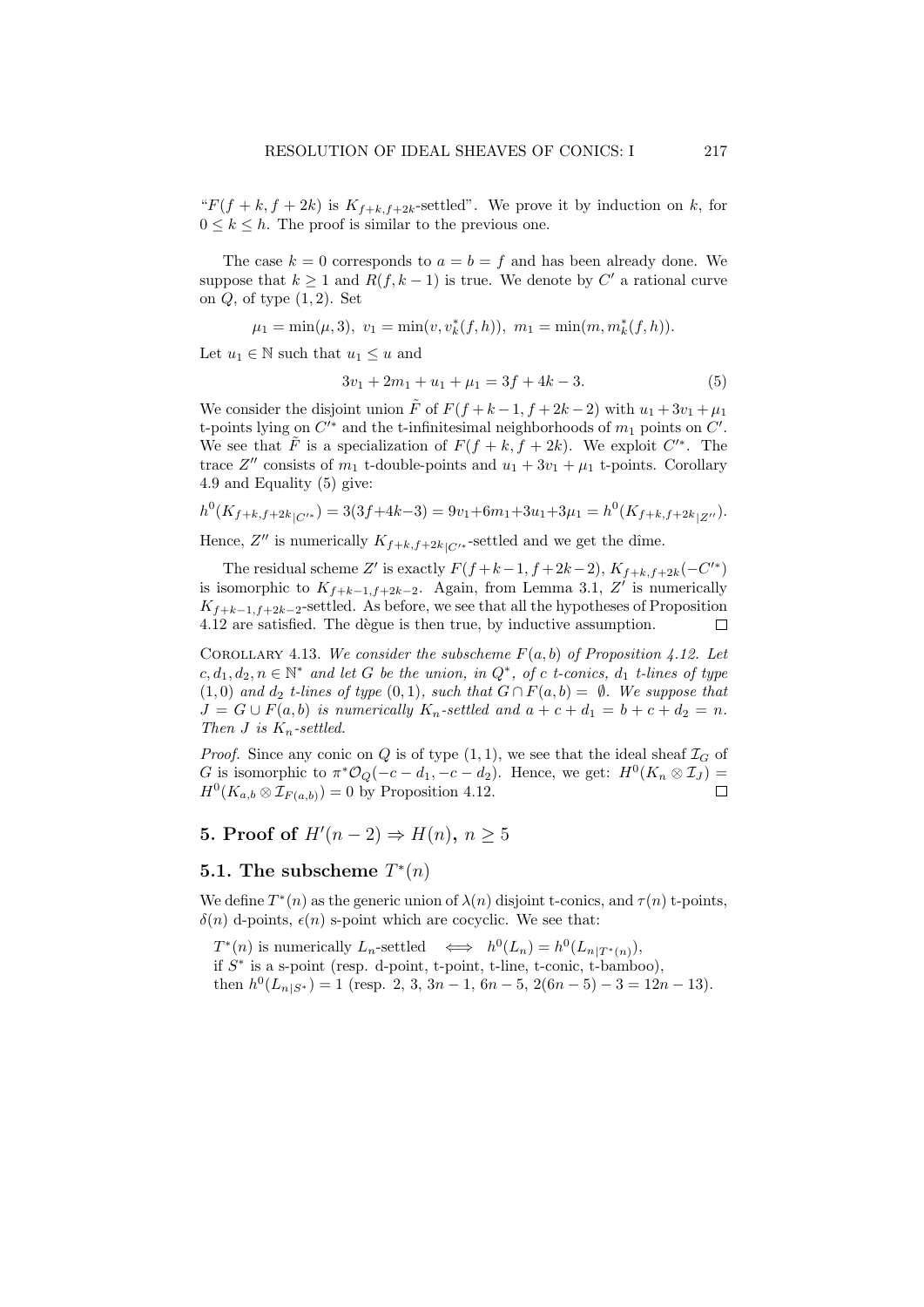### 218 OLIVIER RAHAVANDRAINY

It follows that:  $h^0(L_{n|T^*(n)}) = \lambda(n)(6n-5) + 3\tau(n) + 2\delta(n) + \epsilon(n)$ .

Thus, in order to get  $T^*(n)$  numerically  $L_n$ -settled, we may take:

$$
\lambda(n) = \left[\frac{h^0(L_n)}{6n-5}\right], \ \tau(n) = \left[\frac{s(n)}{3}\right], \ 2\delta(n) + \epsilon(n) = \left\{\frac{s(n)}{3}\right\}, \ \delta(n), \epsilon(n) \in \{0, 1\},
$$
\n
$$
\text{where:} \quad h^0(L_n) = h^0(\Omega(n)) = \frac{(n^2 - 1)(n+2)}{2}, \ \text{and} \ s(n) = \left\{\frac{h^0(L_n)}{6n-5}\right\}.
$$

We must prove the statement  $H(n) : H^0(L_n \otimes I_{T^*(n)}) = 0$  by the Horace method. We shall build a specialization  $T_s(n)$  of  $T^*(n)$  and show that  $H^0(L_n \otimes$  $I_{T_{s}(n)})=0.$ 

# 5.2. Specialization of  $T^*(n)$  - The subscheme  $T^*(n-2)$

We define  $T_s(n)$  as a union of:

- s<sup>1</sup> t-conics in general position,

 $- s_2$  t-bamboos,

 $-t_1$  degenerate t-conics: one of the lines of each of them is contained in  $Q$  and is of type  $(1,0)$ ,

- t<sup>2</sup> degenerate t-conics: one of the lines of each of them is contained in Q and is of type  $(0, 1)$ ,

-  $c$  t-conics in  $Q^*$ ;

- the t-first infinitesimal neighborhood (cf. 4.1) of  $c^2 - c$  intersection points of c conics,

- the t-first infinitesimal neighborhood of  $s_2$  triple-points, among the intersection points, with  $Q$ , of the  $s_2$  bamboos,

- the t-first infinitesimal neighborhood of  $t_1t_2$  intersection points of  $t_1 + t_2$  lines in Q,

- the t-first infinitesimal neighborhood of  $(t_1 + t_2)c$  intersection points, with c conics, of  $t_1 + t_2$  lines,

- the t-first infinitesimal neighborhood of  $\tau'$  cocyclic t-points, where  $\tau' \leq \tau(n)$ and  $\tau' \leq (t_1 + c) + (t_2 + c) = t_1 + t_2 + 2c$ ,

-  $(\tau(n) - \tau')$  t-points,  $\delta(n)$  d-point and  $\epsilon(n)$  s-point lying on a t-conic in  $Q^*$ .

The integers  $s_1, s_2, t_1, t_2, c, \tau', p_1, q_1$  are chosen in such a manner that the subscheme  $T_s(n)$  is a  $(L_n, Q^*)$ -adjusted specialization of  $T^*(n)$  (cf. Lemma 3.1). We may then use the Horace method by exploiting the divisor  $Q^*$ . In this case, we denote by  $T^{\prime *}(n-2)$  the residual scheme of  $T_s(n)$ . It consists of: -  $s_1$  disjoint t-conics,  $s_2$  disjoint t-bamboos,  $t_1 + t_2$  disjoint t-lines and

-  $(t_1 + c)(t_2 + c) - c + \tau'$  t-points lying on a t-grille of type  $(p_1, q_1)$ . Since  $L_n(-Q^*) = L_{n-2}$ , the  $(L_n, Q^*)$ -adjusting condition gives:

$$
h^{0}(L_{n-2}) = (6n-17)s_1 + (3n-7)(t_1+t_2) + (12n-37)s_2 + 3[(t_1+c)(t_2+c)-c+\tau'].
$$

We prove  $H^0(L_n \otimes I_{T_s(n)}) = 0$ . We exploit  $Q^*$ . The dègue is the statement  $H'(n-2): H^0(L_{n-2} \otimes \mathcal{I}_{T'^*(n-2)}) = 0$ , which is true by hypothesis.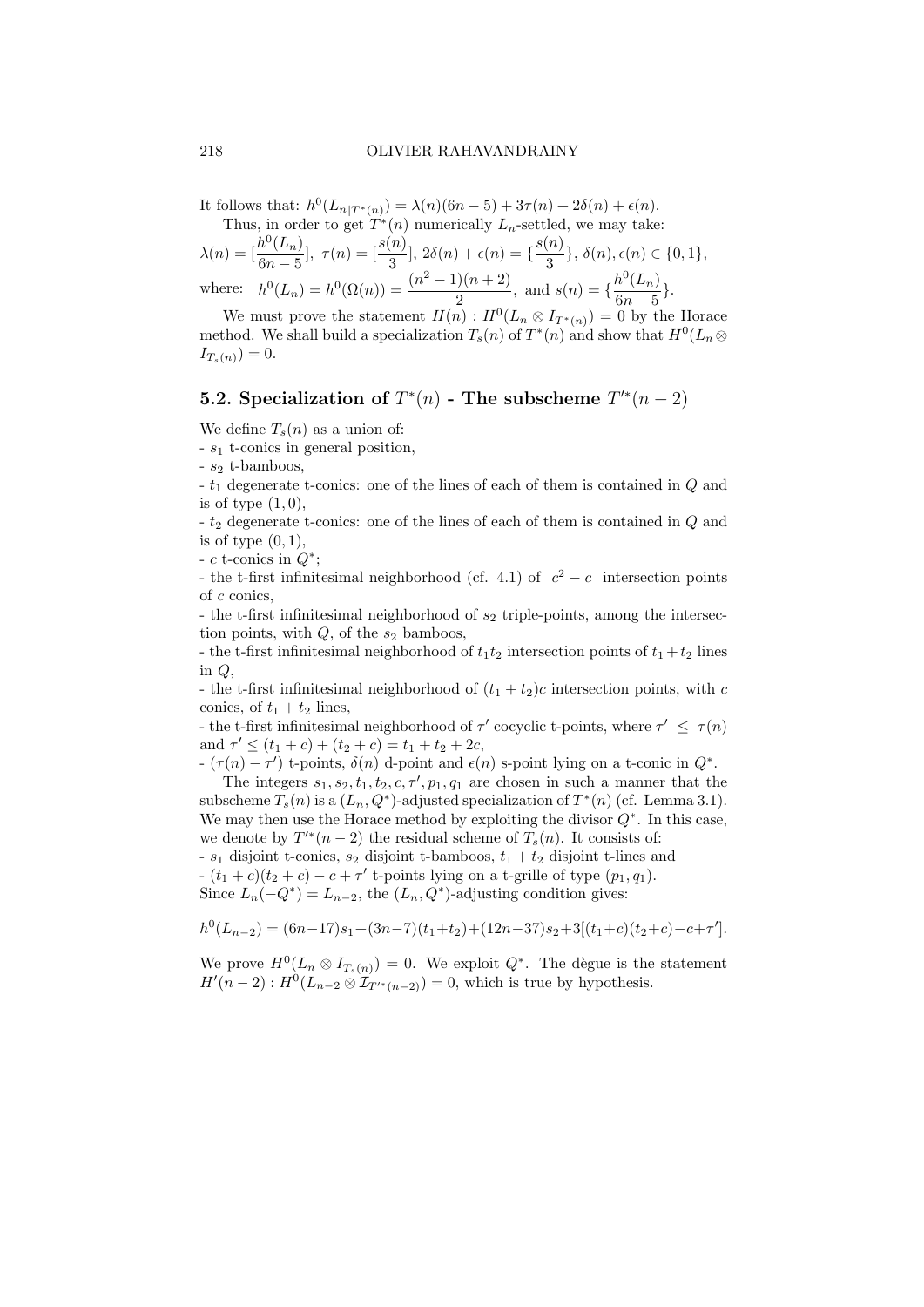

We prove now the dîme. We obtain the following facts: - the  $s_1$  t-conics of  $T_s(n)$  meet  $Q^*$  in  $s_1$  t-four-points, - the  $s_2$  t-bamboos meet  $Q^*$  in  $6s_2$  t-points and in  $s_2$  t-triple-points. Thus, the trace  $T_s(n) \cap Q^*$  is the subscheme J described in Corollary 4.13 with:

 $a = n - c - t_1, b = n - c - t_2, v = s_1, m = s_2, u = 6s_2 + t_1 + t_2, \mu = \tau(n) - \tau'.$ 

$$
T_s(n)\cap Q^*\colon
$$



Furthermore,  $L_{n|Q^*}$  is isomorphic to  $K_n$  and J is, by construction (see Lemma 3.1), numerically  $K_n$ -settled. One has:  $h^0(K_n) = h^0(K_{n|J})$ , which is equivalent to:

$$
(E_1): 3ab - a - b - 1 = 12s_1 + 27s_2 + 3(t_1 + t_2) + 3(\tau(n) - \tau') + 2\delta + \epsilon.
$$

LEMMA 5.1. If  $t_1, t_2, c, a = n - c - t_1$  and  $b = n - c - t_2$  satisfy Equation  $(E_1)$ , then  $\tau(n) - \mu_{\max}(a, b) \le t_1 + t_2 + 2c$ .

*Proof.* We know that  $s(n) = \left\{ \frac{h^0(L_n)}{n} \right\}$  $\frac{h^0(L_n)}{6n-5}$ }  $\leq 6n-6$  and  $\tau(n) = \left[\frac{s(n)}{3}\right] \leq 2n-2$ . Moreover, one has:  $\tau(n) = 2n - 2 \Rightarrow (\delta = \epsilon = 0) \Rightarrow (a + b \equiv 2 \mod 3).$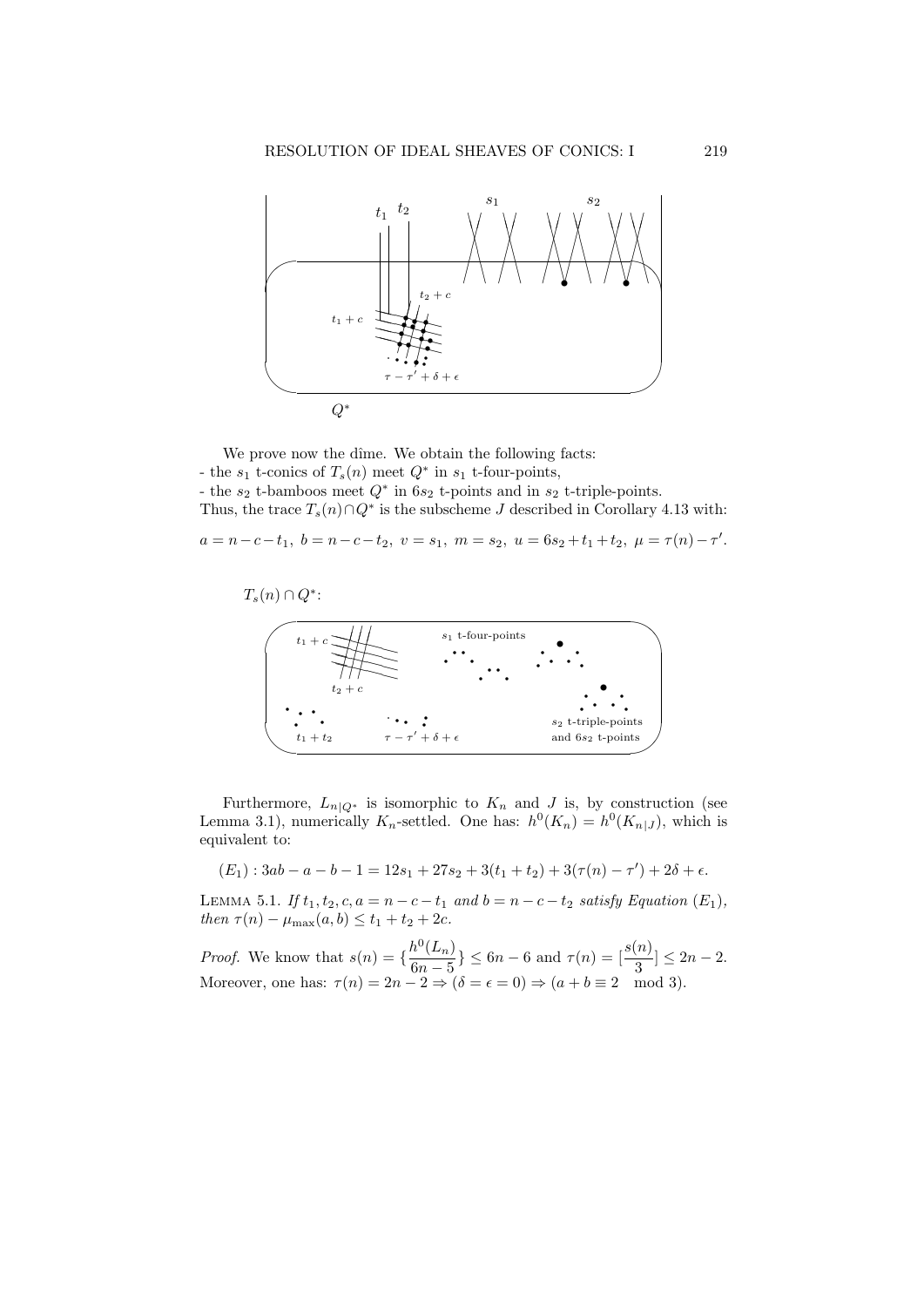- If  $a + b \equiv 0 \mod 3$ , then

$$
\tau(n) \le 2n - 3 \text{ and } \tau(n) - \mu_{\max}(a, b) = \tau(n) - (a + b - 3) \le t_1 + t_2 + 2c.
$$

- If  $a + b \not\equiv 0 \mod 3$ , then

$$
\tau(n) \le 2n - 2 \text{ and } \tau(n) - \mu_{\max}(a, b) = \tau(n) - (a + b - 2) \le t_1 + t_2 + 2c.
$$

 $\Box$ 

We suppose that  $(a, b) \neq (1, 1)$ . According to the hypotheses of Proposition 4.12, the integers  $s_1, s_2, t_1, t_2, c, \tau', p_1, q_1, a, b, f, h, u, \mu$  must satisfy:

$$
(\star \star): \begin{cases} \lambda(n) = s_1 + 2s_2 + t_1 + t_2 + c, \ t_1 \ge t_2 \\ a = n - c - t_1, \ b = n - c - t_2 \\ 2 \le a \le b \le 2a - 1, \ h = b - a \ge 0, f = 2a - b \ge 1 \\ s_1 \le V_{\max}(f, h), \ s_2 \le M_{\max}(f, h) \\ p_1 = c + t_1 \text{ if } \tau' = 0, \ p_1 = c + t_1 + 1 \text{ otherwise} \\ q_1 = c + t_2 \text{ if } \tau' = 0, \ q_1 = c + t_2 + 1 \text{ otherwise} \\ \tau(n) - \tau' \le \mu_{\max}(a, b), \ 0 \le \tau' \le \min(t_1 + t_2 + 2c, \tau(n)). \end{cases}
$$

It remains then to prove the existence of  $s_1, s_2, t_1, \ldots$  satisfying Equation  $(E_1)$ and Conditions  $(\star \star)$  above.

### 5.3. Choice for the integers  $s_1, s_2, t_1, \ldots$

We would like to know the orders of magnitude of integers involved in the definitions of  $T^*(n)$ ,  $T_s(n)$  and of  $T'^*(n-2)$ , for sufficiently large values of n. We shall prove (Proposition 5.5) that we may take  $n > 25$  but  $n \notin \Lambda$  $\{26, 27, 30, 31, 33, 34, 37, 38, 43, 45, 48, 51, 55, 72\}$ . For  $2 \le n \le 24$  or for  $n \in \Lambda$ , see Section 5.4.

In the subscheme  $T^*(n)$ , four integers occur:  $\lambda(n)$ ,  $\tau(n)$ ,  $\delta(n)$  and  $\epsilon(n)$ . One has:  $\lambda(n) = \left[\frac{h^0(L_n)}{2}\right]$  $\frac{h^0(L_n)}{6n-5}$  with  $h^0(L_n) = \frac{n^3 + 2n^2 - n - 2}{2}$  $\frac{n^2 - n - 2}{2}$ , so:  $\lambda(n) \sim \frac{n^2}{12}$  $\frac{n^2}{12} + \frac{17n}{72}$  $rac{1}{72}$ ,  $\tau(n) = \left[\frac{s(n)}{3}\right]$  with  $s(n) = \left\{\frac{h^0(L_n)}{6n - 5}\right\}$ 0  $\frac{\pi}{6n-5}$ } < 6n – 5, so:  $\tau(n) \le 2n-2$ ,  $2\delta(n) + \epsilon(n) = \left\{\frac{s(n)}{n}\right\}$  $\{\frac{\kappa}{3}\}\$  with  $0 \leq \delta(n) + \epsilon(n) \leq 1$ .

In the subscheme  $T_s(n)$ , we must estimate five integers:  $s_1$ ,  $s_2$ ,  $t_1$ ,  $t_2$  and c. The adjusting condition gives:

$$
3ab - a - b - 1 = 12s_1 + 27s_2 + \cdots \text{ with } a = n - c - t_1, \ b = n - c - t_2.
$$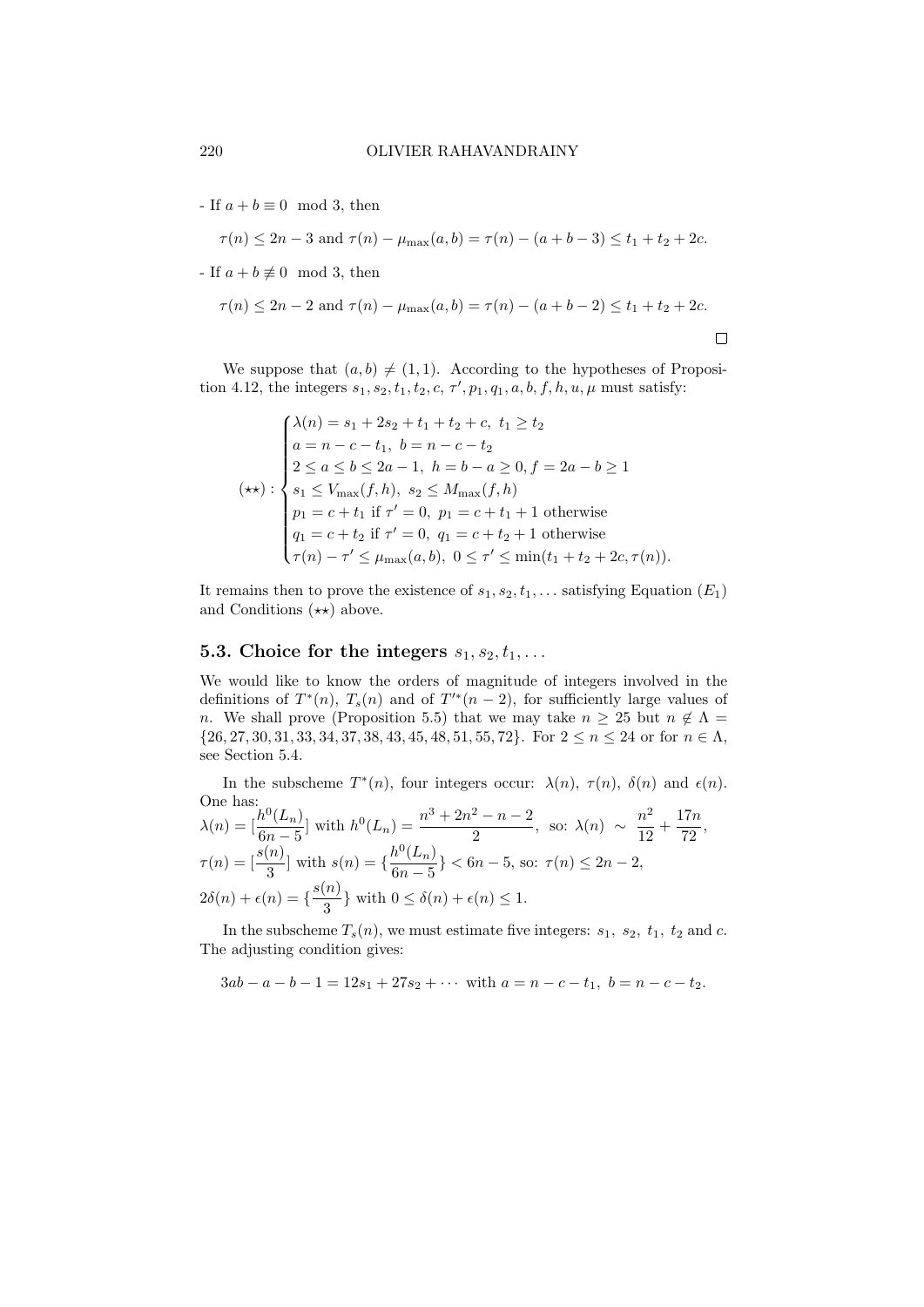We take:  $12s_1 \sim 3ab \sim n^2$ ,  $c \sim 2t_1 \sim \frac{n}{2}$  $\frac{n}{3}$ , 0 ≤ t<sub>2</sub> ≤ 2, since  $\lambda(n) \sim \frac{n^2}{12}$  $\frac{n^2}{12} + \frac{17n}{72}$  $rac{1}{72}$ . More precisely, we obtain

PROPOSITION 5.2. The following integers, if they exist, satisfy Equation  $(E_1)$ :

$$
t_1 = \left[\frac{n}{6}\right] + \theta, \ c = \left[\frac{n}{3}\right], \ t_2 = \left\{\frac{2n+1+s(n)-t_1-2c}{3}\right\}
$$
  
\n
$$
3s_2 = \max(0, B(n, \theta), B(n, \theta) + 3(\tau(n) - \mu_{\max}(a, b))), \ 3\tau' = 3s_2 - B(n, \theta),
$$
  
\n
$$
s_1 = \lambda(n) - t_1 - t_2 - c - 2s_2,
$$

where  $a = n - c - t_1$ ,  $b = n - c - t_2 \ge 5$  and

$$
\left\{\begin{array}{ll} \theta=3\ [\frac{\theta_1}{3}],\ \theta_1=\min([\frac{3\tau(n)+A(n)}{3b-10}],[\frac{3([\frac{n}{6}]+t_2+2c)+A(n)}{3b-13}]),\\ B(n,\theta)=A(n)-(3(n-t_2-c)-10)\theta=A(n)-(3b-10)\theta,\\ A(n)=3(n-c-[\frac{n}{6}])b-2n-1-s(n)-12\lambda(n)+14c+10[\frac{n}{6}]+10t_2. \end{array}\right.
$$

Moreover, one has:  $\tau(n) - \tau' \leq \mu_{\max}(a, b), 0 \leq \tau' \leq \min(t_1 + t_2 + 2c, \tau(n)).$ 

*Proof.* By direct computations, since  $a = n - t_1 - c$  and  $b = n - t_2 - c$ , Equation  $(E_1)$  may be written as  $(E_2)$ :  $B(n, \theta) - 3s_2 + 3\tau' = 0$ . The choice of  $t_2$  is due to the fact:

$$
a+b+1+s(n) \equiv a+b+1+2\delta+\epsilon \equiv 0 \mod 3.
$$

It follows that:  $A(n) \equiv 0 \mod 3$  and  $B(n, \theta) \equiv -(3b - 10)\theta \equiv \theta \mod 3$ . Conditions  $(\star \star)$  and Equation  $(E_2)$  give:

 $B(n, \theta) - 3s_2 = -3\tau' \leq 0, \ B(n, \theta) - 3s_2 = -3\tau' \geq -3\min(t_1 + t_2 + 2c, \tau(n)),$  $B(n, \theta) - 3s_2 = -3\tau' \leq -3(\tau(n) - \mu_{\max}(a, b)).$ 

Thus, we must have:

$$
3s_2 \ge B(n, \theta), B(n, \theta) \equiv 0 \mod 3, \ 0 \le 3s_2 \le 3\tau(n) + B(n, \theta),
$$
  

$$
0 \le 3s_2 \le 3(t_1 + t_2 + 2c) + B(n, \theta), \ 3s_2 \ge 3(\tau(n) - \mu_{\max}(a, b)) + B(n, \theta).
$$

Since  $t_1 = \left[\frac{n}{6}\right] + \theta$ ,  $\theta$  satisfies:

$$
3\tau(n) + A(n) \ge (3b - 10)\theta, \ 3([\frac{n}{6}] + t_2 + 2c) + A(n) \ge (3b - 13)\theta.
$$

It suffices then to take:

$$
\theta = 3 \left[ \frac{\theta_1}{3} \right], \quad 3s_2 = \max(0, B(n, \theta), 3(\tau(n) - \mu_{\max}(a, b)) + B(n, \theta)),
$$
  
\n
$$
\tau' = s_2 - \frac{1}{3} B(n, \theta),
$$
  
\nwith  $\theta_1 = \min\left(\left[ \frac{3\tau(n) + A(n)}{3b - 10} \right], \left[ \frac{3\left(\left[ \frac{n}{6} \right] + t_2 + 2c \right) + A(n)}{3b - 13} \right] \right)$  and  $b \ge 5$ .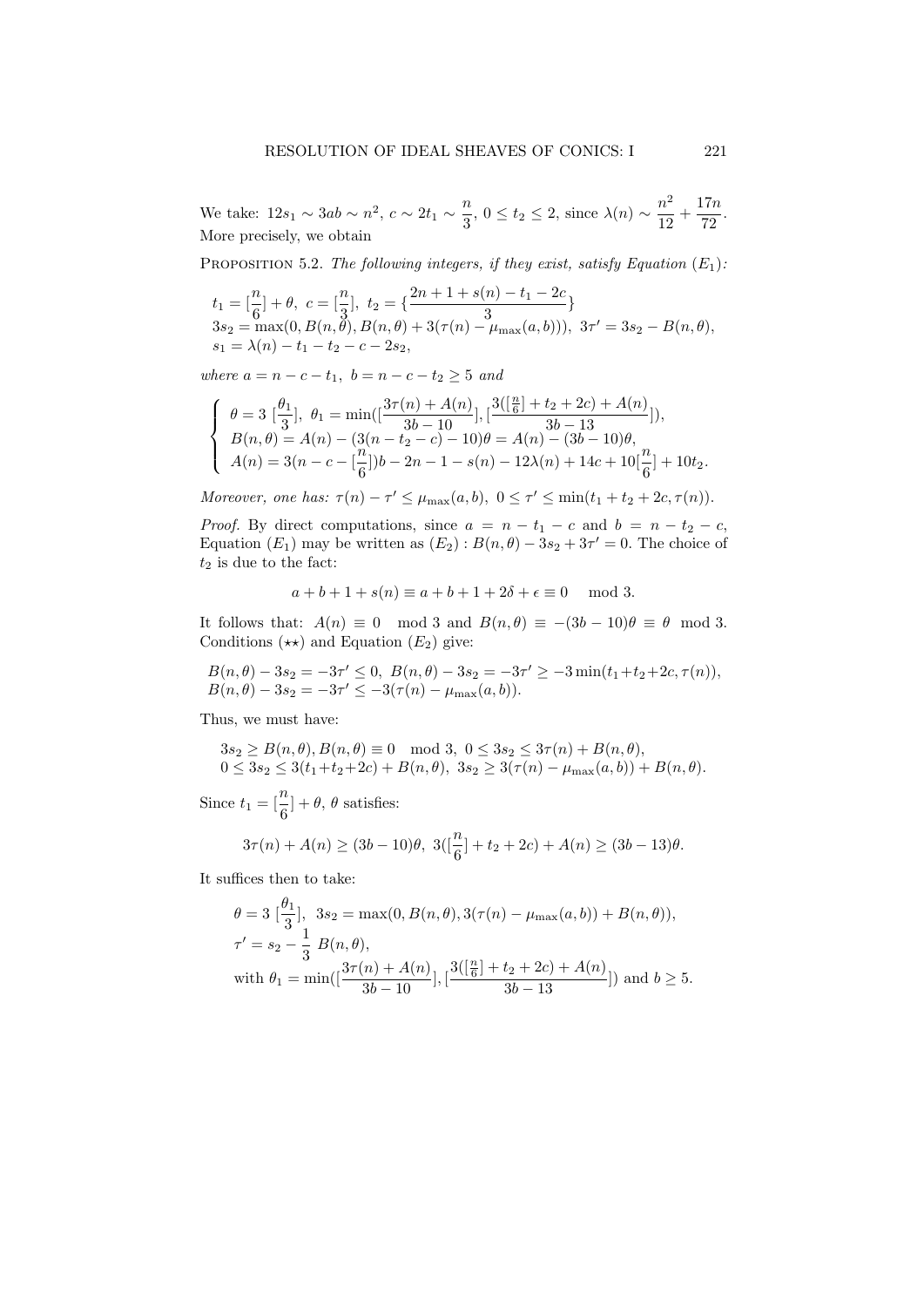Now, we check that:  $\tau' \geq 0$ ,  $\tau(n) - \tau' \leq \mu_{\max}(a, b)$ ,  $\tau' \leq \min(t_1 + t_2 + 2c, \tau(n))$ . The first two inequalities follow from the facts:

$$
3s_2 \ge B(n, \theta)
$$
 and  $3s_2 \ge 3(\tau(n) - \mu_{\max}(a, b)) + B(n, \theta)$ .

It remains to prove the third one. Since  $3b - 10 \ge 3b - 13 \ge 1$  and  $\theta \le$  $θ_1$ , one has:  $(3b - 10)θ ≤ 3τ(n) + A(n), (3b - 13)θ ≤ 3([\frac{n}{6}] + t_2 + 2c) + A(n).$ Therefore,  $B(n, \theta)$  satisfies:  $3 \min(t_1 + t_2 + 2c, \tau(n)) \ge -B(n, \theta)$ , because

$$
3(t_1 + t_2 + 2c) + A(n) = 3(\theta + \left[\frac{n}{6}\right] + t_2 + 2c) + A(n) \ge (3b - 10)\theta,
$$
  
\n
$$
3\tau(n) + B(n, \theta) \ge 0 \text{ and } 3(t_1 + t_2 + 2c) + B(n, \theta) \ge 0.
$$

- If  $3s_2 = 0$ , then  $3\tau' = -B(n, \theta) \leq 3 \min(\tau(n), t_1 + t_2 + 2c)$ .

- If 
$$
3s_2 = B(n, \theta)
$$
, then  $\tau' = 0 \le \min(\tau(n), t_1 + t_2 + 2c)$ .

- If  $3s_2 = B(n, \theta) + 3(\tau(n) - \mu_{\max}(a, b))$ , then

$$
3\tau' = 3s_2 - B(n, \theta) = 3(\tau(n) - \mu_{\max}(a, b)) \le 3\tau(n),
$$
  
\n
$$
3\tau' = 3(\tau(n) - \mu_{\max}(a, b)) \le 3(t_1 + t_2 + 2c)
$$
 by Lemma 5.1.

 $\Box$ 

Proposition 5.5 allows us to determine all values of  $n$  for which Equation  $(E_1)$  and Conditions  $(\star \star)$  hold. We shall use the following results for its proof.

LEMMA 5.3. We consider the natural numbers:  $b, A(n), \theta_1, \theta$  and  $s_2$  defined in Proposition 5.2. One has for  $n \geq 68$ :

$$
b \ge 5, \ -8n \le A(n) \le 6n, \ -5 \le \theta_1 < 5, \ \theta \in \{-3, 0\} \ \text{and} \ s_2 \le 2n.
$$

Proof. By standard bounding, we obtain:

n

$$
\begin{cases}\n\frac{n}{3} - 1 \leq c < \frac{n}{3}, \ 0 \leq t_2 \leq 2, \ 0 \leq s(n) \leq 6n - 6, \ 0 \leq \tau(n) \leq 2n - 2, \\
\frac{2n}{3} - 2 \leq b = n - c - t_2 < \frac{2n}{3} + 1, \ \frac{n}{2} \leq a + \theta < \frac{n}{2} + 2, \\
\frac{n^2}{12} + \frac{17n}{72} - 2 \leq \lambda(n) \leq \lambda_{\text{max}} = \frac{h^0(L_n)}{6n - 5} \leq \frac{n^2}{12} + \frac{17n}{72} + 1.\n\end{cases} \tag{6}
$$

So,  $b \ge 5$  if  $n \ge 11$ . Set  $n = 6\ell + w$  with  $0 \le w \le 5$ . Since  $t_1 = \left[\frac{n}{6}\right] + \theta = \ell + \theta$ ,  $t_2 \in \{0, 1, 2\}$  and  $\lambda(n) = \frac{n^2}{12}$  $\frac{n^2}{12} + \frac{17n}{72}$  $\frac{1}{72} + \zeta$ , for some  $\zeta \in [-2, 1]$ , simple calculations give:  $-8n \leq A(n) \leq 6n$ , because

$$
A(n) = A_1(n) \text{ (resp. } A_1(n) - 21\ell - 6w + 3t_2 + 17 \text{) if } w \le 2 \text{ (resp. if } w \ge 3\text{),}
$$

where 
$$
A_1(n) = (9w + 9 - 9t_2)\ell - s(n) - 12\zeta + 10t_2 + 2w^2 - \frac{29}{6}w - 3t_2 - 1.
$$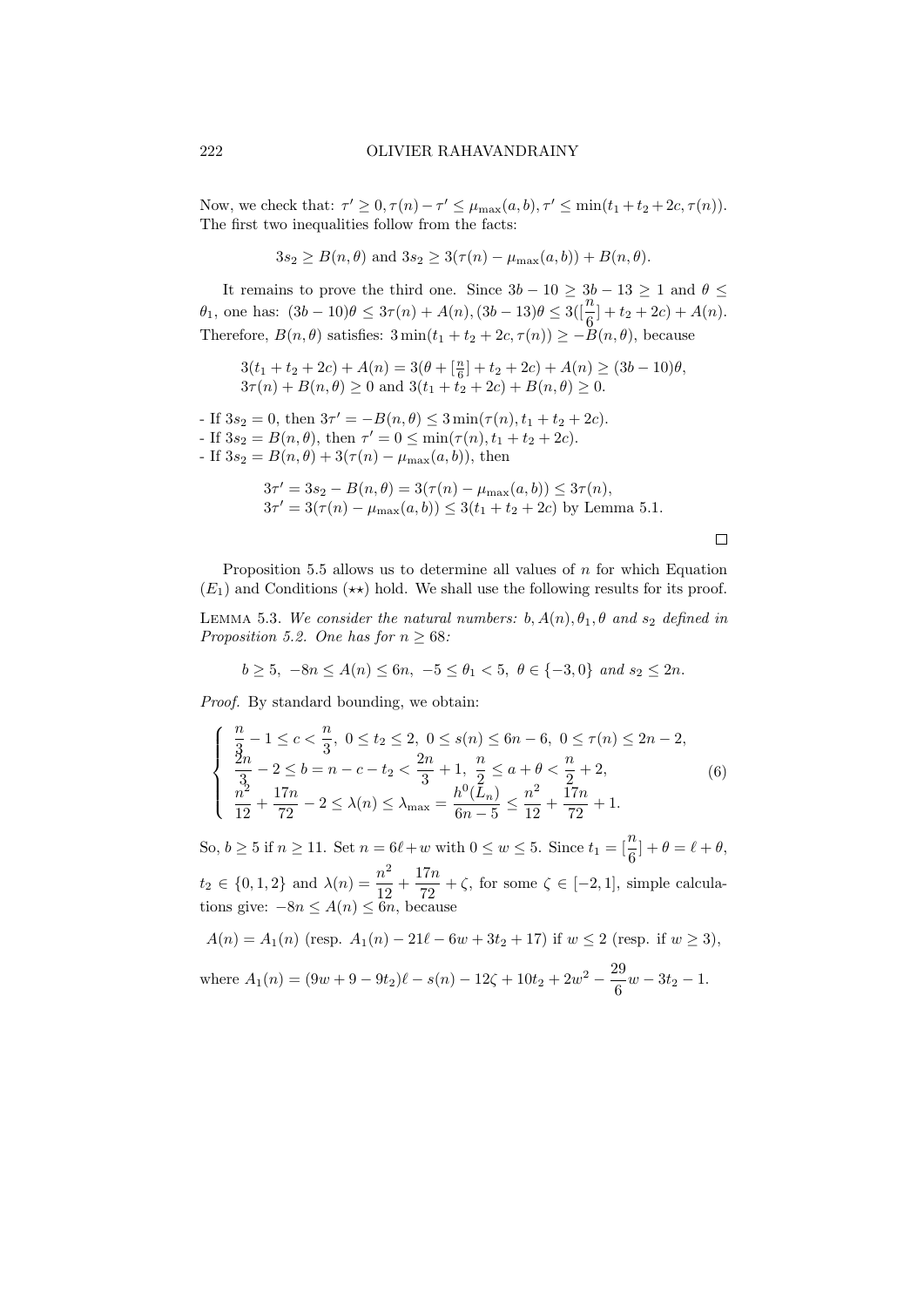By definition,  $\theta = 3\left(\frac{\theta_1}{3}\right) \equiv 0 \mod 3$  and  $\theta_1$  satisfies:

$$
\theta_1 \le \frac{3\left(\left[\frac{n}{6}\right]+t_2+2c\right)+A(n)}{3b-13} \le \frac{\left(\frac{5n}{2}+6\right)+6n}{3\left(\frac{2n}{3}-2\right)-13} = \frac{17n+12}{4n-38} < 5 \text{ if } n \ge 68,
$$
  

$$
\theta_1 \ge \frac{A(n)}{3b-10} \ge \frac{-8n}{3b-10} \ge \frac{-8n}{3\left(\frac{2n}{3}-2\right)-10} = \frac{-8n}{2n-16} \ge -5 \text{ if } n \ge 40.
$$

Hence,  $\theta = 3\left[\frac{\theta_1}{3}\right] \le \theta_1 < 5$ ,  $\frac{\theta_1}{3}$  $\frac{\theta_1}{3} \ge -\frac{5}{3}$  $\frac{5}{3}$ , and  $\theta = 3[\frac{\theta_1}{3}] \ge 3 \times (-2) = -6$ . We get  $\theta \in \{-6, -3, 0, 3\}$ . Now, we prove that  $\theta \notin \{-6, 3\}$ . If  $\theta = -6$ , then  $\theta_1 < -3$  so that  $\theta_1 \le -4$ . Thus

$$
\frac{3\tau(n) + A(n)}{3b - 10} < -3 \quad \text{or} \quad \frac{3\left(\left[\frac{n}{6}\right] + t_2 + 2c\right) + A(n)}{3b - 13} < -3.
$$

i.e.,  $(3\tau(n) + A(n) + 9b - 30 < 0)$  or  $(3([\frac{n}{6}] + t_2 + 2c) + A(n) + 9b - 39 < 0)$ . It is impossible, if  $n \geq 56$ , by taking into account the above expressions of  $A(n)$ and by the facts:  $-2 \leq -s(n) + 3\tau(n) = -2\delta - \epsilon \leq 0$  and  $b \sim 4\ell$ . If  $\theta = 3$ , then  $\theta_1 \geq 3$  and  $\frac{3\tau(n) + A(n)}{3b - 10} \geq 3$ . So,  $3\tau(n) + A(n) - 9b + 30 \geq 0$ , which is also impossible because  $3\tau(n) + A(n)$  is at most of order  $33\ell$  but  $-9b + 30 \sim -36\ell$ . It remains to prove that  $s_2 \leq 2n$ .

• If  $\theta = -3$ , then  $(3\tau(n) + A(n) < 0)$  or  $(3([\frac{n}{6}] + t_2 + 2c) + A(n) < 0)$ . Hence  $A(n) < 0$  and  $B(n, \theta) = A(n) + 3(3b - 10) < 9b - 30$ .

- If  $\tau(n) - \mu_{\max}(a, b) \le 0$ , then  $3s_2 = \max(0, B(n, \theta)) \le 9b - 30 \le 6n - 21$ . - If  $\tau(n)-\mu_{\max}(a, b) \geq 1$ , then set  $C(n, \theta) = B(n, \theta)+3\tau(n)-3\mu_{\max}(a, b)$ . Note that  $\mu_{\max}(a, b) \ge a + b - 3$  and from Inequalities (6),  $a \ge \frac{n}{2}$  $\frac{n}{2}+3, b \leq \frac{2n}{3}$  $\frac{3}{3}+1.$ If  $A(n) + 3\tau(n) < 0$  then  $C(n, \theta) \le 9b - 30 - 3\mu_{\max}(a, b) \le 6b - 21 \le 4n$ . If  $A(n) + 3(\frac{n}{6} + t_2 + 2c) < 0$  then

$$
C(n,\theta) \le -3([\frac{n}{6}]+t_2+2c)+9b-30+3\tau(n)-3\mu_{\max}(a,b) \le 6n.
$$

Thus,  $3s_2 = \max(0, C(n, \theta)) \le 6n$ .

- If  $\theta = 0$ , then  $B(n, \theta) = A(n) \leq 6n$  and  $\theta_1 < 3$ .
- If  $\tau(n) \mu_{\max}(a, b) \le 0$ , then  $3s_2 = \max(0, B(n, \theta)) \le 6n$ .
- Now, we suppose that  $\tau(n) \mu_{\max}(a, b) \geq 1$ . Since  $\theta_1 < 3$ , one has

$$
3\tau(n) + A(n) < 3(3b - 10)
$$
 or  $3\left(\left[\frac{n}{6}\right] + t_2 + 2c\right) + A(n) < 3(3b - 13)$ .

Therefore  $(C(n, \theta) \le 9b - 30 - 3\mu_{\max}(a, b) \le 6b - 21 \le 4n)$ <br>or  $(C(n, \theta) \le -3(\left[\frac{n}{6}\right] + t_2 + 2c) + 3(\tau(n) - \mu_{\max}(a, b)) + 9b - 39 \le 6n)$ .  $\Box$ So,  $3s_2 = \max(0, C(n, \theta)) \le 6n$ .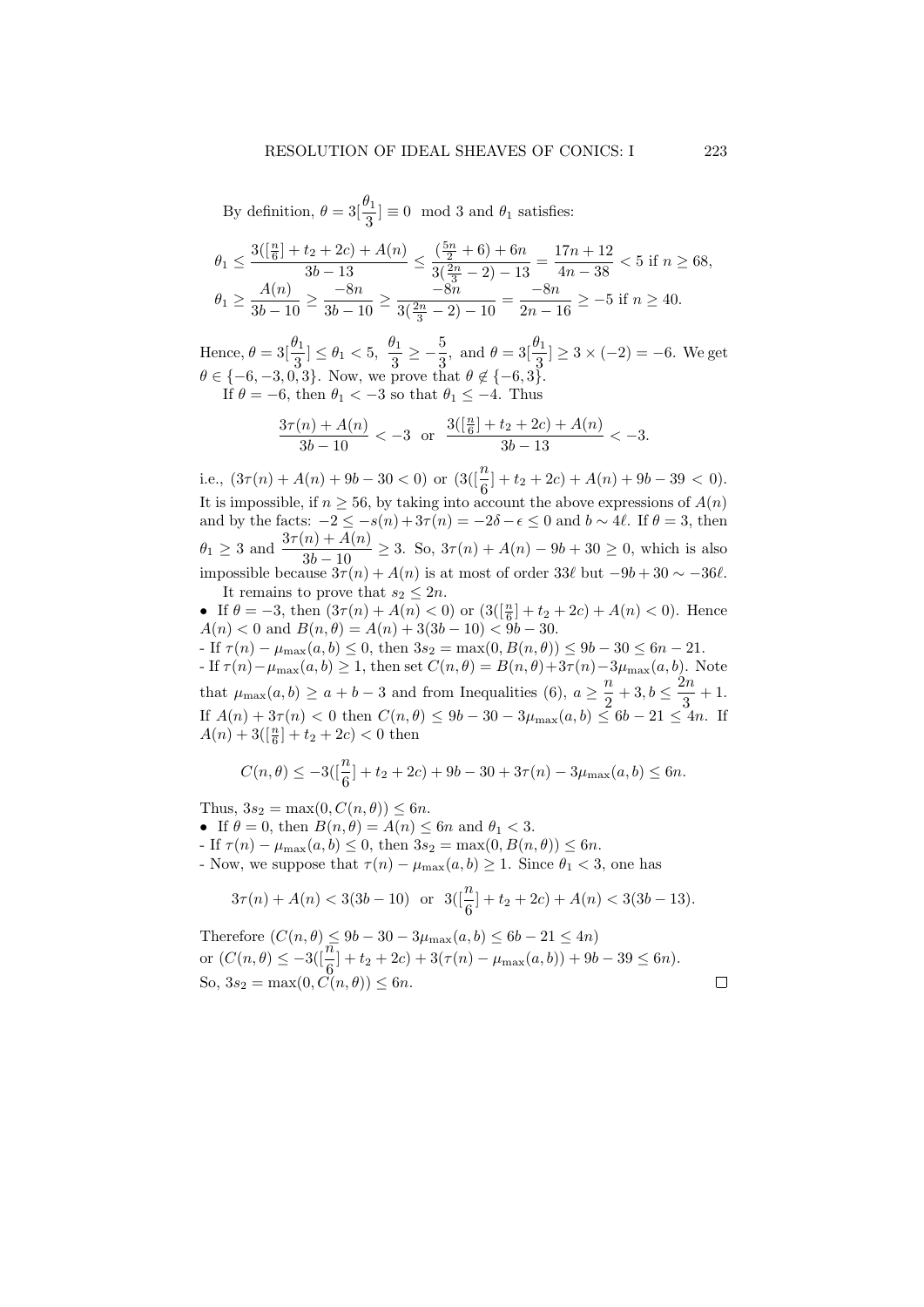LEMMA 5.4. Let  $a, b, c, t_1, t_2$  be the integers defined in Proposition 5.2 and put  $f = 2a - b = i + 3\ell$ ,  $h = b - a$ ,  $1 \le i \le 3$ . Then for  $n \ge 347$ , one has:

$$
2n \leq M_{\max}(f, h)
$$
 and  $\frac{n^2}{12} - \frac{n}{4} + 9 \leq V_{\max}(f, h)$ .

*Proof.* We get from Inequalities (6):  $f \geq \frac{n}{2}$  $\frac{n}{3} - 1$  and  $h \geq \frac{n}{6}$  $\frac{1}{6}$  – 6. Thus  $f, h \geq 2$ if  $n \geq 48$  and

$$
M_{\max}(f, h) = 2f - i - 6 + h^2 + h \ge \frac{n^2}{36} - \frac{7n}{6} + 19 \ge 2n \text{ if } n \ge 108,
$$
  
\n
$$
V_{\max}(f, h) = i - 1 + (f + i - 4)(\ell - 1) + (f - 2)h
$$
  
\n
$$
\ge \frac{5n^2}{54} - \frac{7n}{2} + \frac{74}{3} \ge \frac{n^2}{12} - \frac{n}{4} + 9 \text{ if } n \ge 347.
$$

PROPOSITION 5.5. If  $n \geq 25$  and  $n \notin \Lambda$ , then the integers defined in Proposition 5.2 satisfy Equation  $(E_1)$  and Conditions  $(\star \star)$ .

Proof. According to (the proof of) Proposition 5.2, it remains to prove, for such *n*, the existence of integers  $s_1, s_2, t_1, t_2, c, \ldots$  satisfying:

$$
5 \le a = f + h \le b = f + 2h < 2a, \ s_1 \le V_{\text{max}}(f, h), \ s_2 \le M_{\text{max}}(f, h),
$$
\nwhere  $s_1 + 2s_2 + t_1 + t_2 + c = \lambda(n), \ t_1 \ge t_2, \ a = n - c - t_1, \ b = n - c - t_2.$ 

From Inequalities (6) and from Lemmas 5.3 and 5.4, one has for  $n \geq 347$ :

$$
\theta \in \{-3, 0\}, \ \frac{n}{6} - 4 < t_1 \le \frac{n}{6}, \ h = b - a > \frac{n}{6} - 6 \ge 2, \ 5 \le \frac{n}{2} \le a < \frac{n}{2} + 5,
$$
\n
$$
2 \le \frac{n}{3} - 1 = 2\left(\frac{n}{2}\right) - \left(\frac{2n}{3} + 1\right) < f = 2a - b \le \frac{n}{3} + 12, \ \ s_2 \le 2n \le M_{\text{max}}(f, h)
$$
\n
$$
s_1 \le \lambda_{\text{max}} - \left(\frac{n}{6} - 7\right) - 0 - \left(\frac{n}{3} - 1\right) \le \frac{n^2}{12} - \frac{n}{4} + 9 \le V_{\text{max}}(f, h).
$$

Conditions ( $\star\star$ ) are then satisfied, for any  $n \geq 347$ . By direct computations in Section 6.2, those conditions hold too, for  $25 \le n \le 346$ , except for  $n \in \Lambda$ .  $\Box$ 

# 5.4. Initial cases

We recall that  $Y$  denotes the generic union of  $r$  skew conics,  $Q$  a smooth quadric surface in  $\mathbb{P}^3$ , and  $\Omega$  the cotangent bundle over  $\mathbb{P}^3$ . In this section, we prove that:

- the map  $r_Y(n) : H^0(\Omega(n)) \to H^0(\Omega(n)|_Y)$  has maximal rank if  $2 \le n \le 4$ ,  $-H'(n-2) \Rightarrow H(n)$  if  $(5 \le n \le 24$  or  $n \in \Lambda)$ .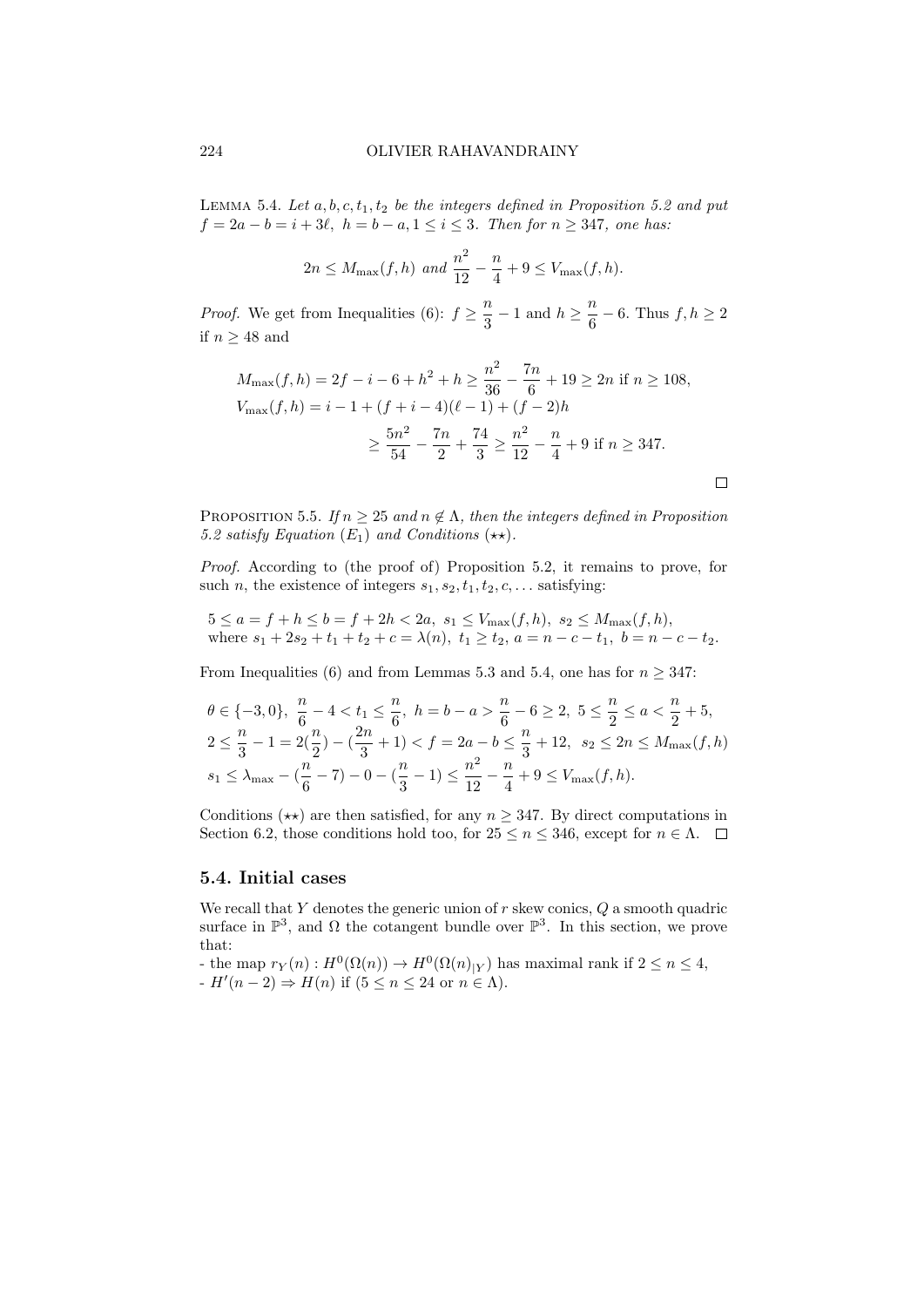**5.4.1.** Case  $2 \le n \le 4$ 

### $\bullet$   $n=2$

We prove that  $r_Y(2)$  is injective if  $r = 1$ , i.e.,  $h^0(\Omega(2) \otimes I_Y) = 0$  if Y is a conic. We exploit a plane H containing Y. The dègue:  $h^0(\Omega(1)) = 0$ , is satisfied. We obtain also the dîme:  $h^0(\Omega(2)_{|H} \otimes I_Y) = 0$ , since  $h^0(\Omega(2)_{|H} \otimes I_Y) =$  $h^0(\Omega(2)_{|H} \otimes \mathcal{O}_H(-2)) = h^0(\Omega_H) = h^0(\Omega_H \oplus \mathcal{O}_H(-1)) = 0.$  It follows that  $r_Y(2)$  is injective for any  $r \geq 1$ .

### $\bullet$   $n=3$

We prove that  $r_Y(3)$  is injective if  $r = 2$  and it is surjective if  $r = 1$ .

*Injectivity of r*<sub>Y</sub>(3):  $H^0(\Omega(3) \otimes I_Y) = 0$  if Y is a union of two skew conics. By Lemma 4.1,  $Y$  specializes to a union of two (non-disjoint) conics in  $Q$  with the infinitesimal neighborhood (in  $\mathbb{P}^3$ ) of their two intersection points. One exploits  $Q$ . The residual scheme  $Y''$  is exactly two points. Hence, we get the dègue:  $H^0((\Omega(1) \otimes I_{Y'}) = 0$ . The trace Y' is a union of two conics (a curve of type  $(2, 2)$  in Q). So, the dîme:  $H^0(\Omega(3)|_Q \otimes I_{Y'}) = 0$  is also satisfied because:  $h^0(\Omega(3)_{\vert Q}\otimes I_{Y'})=h^0(\overline{\Omega}(1))=0.$ 

Surjectivity of  $r_Y(3)$ :  $H^1(\Omega(3) \otimes I_Y) = 0$  if Y is a conic. We may suppose that  $Y \subset Q$  and we exploit Q. We obviously get the dègue:  $H^1(\Omega(1)) = 0$ . Now, to prove the dîme:  $H^1(\Omega(3)|_Q \otimes I_Y) = 0$ , we remark that the trace (Y itself) is a curve of type  $(1,1)$  on Q. Thus,  $h^1(\Omega(3)|_Q \otimes I_Y) = h^1(\overline{\Omega}(2)) = 0$ .

### $\bullet$   $n=4$

We prove that  $r_Y(4)$  is injective (resp. surjective) if  $r = 3$  (resp.  $r = 2$ ).

*Injectivity of r*<sub>Y</sub>(4):  $H^0(\Omega(4) \otimes I_Y) = 0$  if Y is a union of 3 skew conics. Y specializes to a union of 2 (non disjoint) conics of  $Q$ , with the infinitesimal neighborhood (in  $\mathbb{P}^3$ ) of their two intersection points, and one conic not contained in Q. One exploits Q. The residual scheme is a union of one conic and two points. Therefore, the dègue:  $H^0(\Omega(2) \otimes I_{Y''}) = 0$  is verified (see case  $n = 2$ ). The trace Y' consists of two conics and four points. The dîme:  $H^0(\Omega(4)|_Q \otimes I_{Y'}) = 0$  is then equivalent to:  $H^0(\overline{\Omega}(2) \otimes I_Z) = 0$ , where Z is the union of those 4 points. In order to prove:  $H^0(\overline{\Omega}(2)\otimes I_Z) = 0$ , we exploit a conic  $C$  in  $Q$ , containing these 4 points: the dègue is trivial. We get the dîme since:  $h^0(\overline{\Omega}(2)_{|C}\otimes I_Z)=h^0((2\mathcal{O}_{\mathbb{P}^1}(1)\oplus \mathcal{O}_{\mathbb{P}^1}(2))\otimes I_Z)=h^0(2\mathcal{O}_{\mathbb{P}^1}(-3)\oplus \mathcal{O}_{\mathbb{P}^1}(-2))=0.$ 

Surjectivity of  $r_Y(4)$ :  $H^1(\Omega(4) \otimes I_Y) = 0$  if Y is a union of 2 skew conics. One exploits a plane  $H$  containing one of the 2 conics. The residual schema Y'' is a conic and the dègue:  $H^1(\Omega(3) \otimes I_{Y''}) = 0$  is satisfied (see case  $n = 3$ ). The trace  $Y'$  is a union of one conic and 2 points. The dîme is equivalent to:  $H^1(\Omega(2)_{|H} \otimes I_{Z'}) = 0$ , where Z' consists of 2 points (of Y'). To prove the last equality, one exploits a line passing through those 2 points. The dîme and dègue are trivial.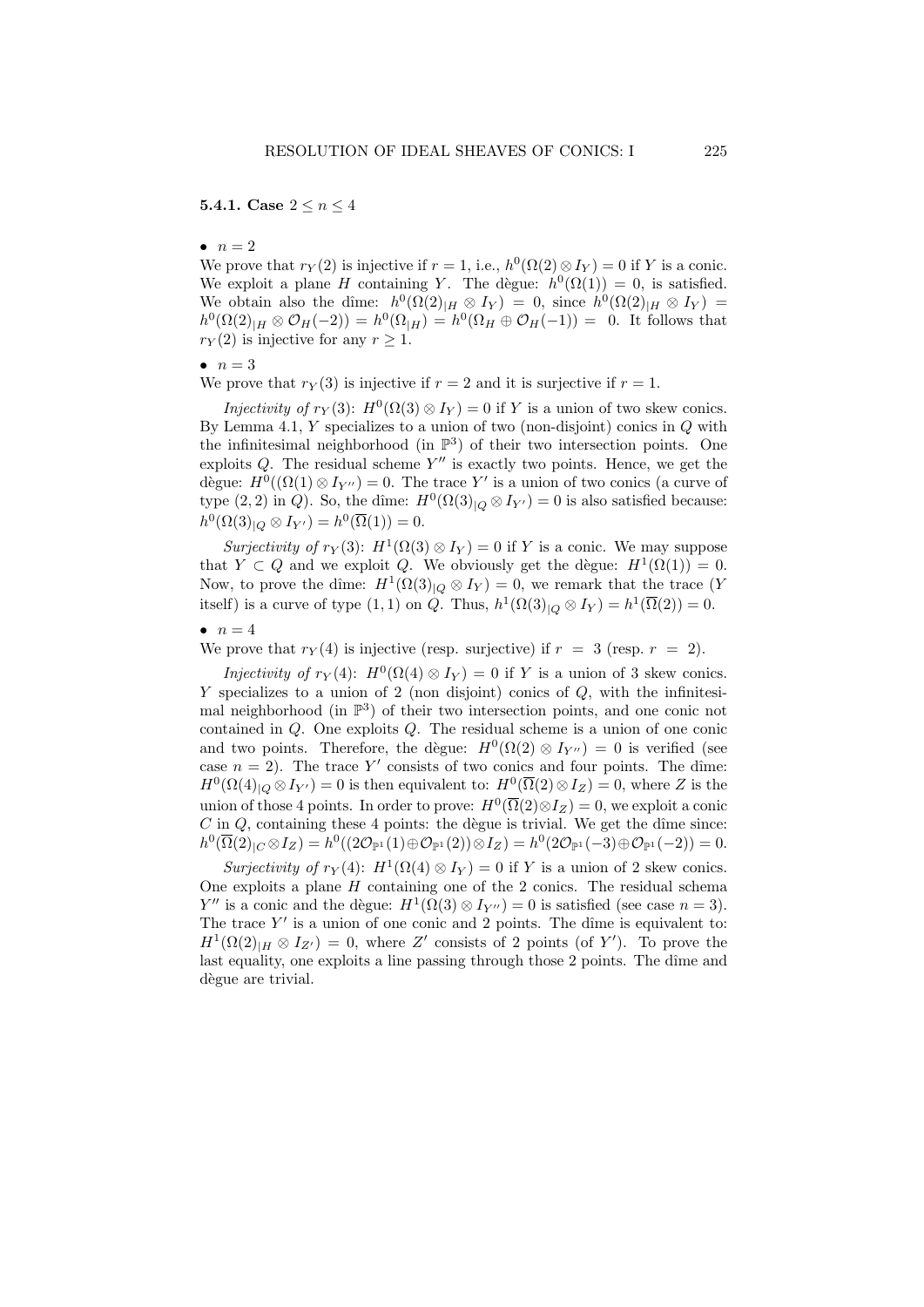| $\boldsymbol{n}$                                     | λ                                                      | $\tau$                                 | $2\delta+\epsilon$                                                     | $\overline{c}$                                                                                             | $\boldsymbol{s}_1$                                                                           | $\sqrt{s_{2}}$                                                            | $t_{1}$                                                                                   | $t_2$                                                                                        | $\tau'$                                                                         |
|------------------------------------------------------|--------------------------------------------------------|----------------------------------------|------------------------------------------------------------------------|------------------------------------------------------------------------------------------------------------|----------------------------------------------------------------------------------------------|---------------------------------------------------------------------------|-------------------------------------------------------------------------------------------|----------------------------------------------------------------------------------------------|---------------------------------------------------------------------------------|
| 5<br>$\begin{array}{c} 6 \\ 7 \\ 8 \\ 9 \end{array}$ | 3<br>$\bf{4}$<br>$\overline{5}$<br>$\overline{7}$<br>8 | 3<br>$\bf 5$<br>10<br>$\sqrt{4}$<br>16 | 0<br>$\,1$<br>$\,1$<br>$\overline{2}$<br>$\boldsymbol{0}$              | $\boldsymbol{2}$<br>$\overline{4}$<br>$\frac{2}{3}$<br>8                                                   | $\boldsymbol{0}$<br>$\boldsymbol{0}$<br>$\frac{1}{1}$                                        | 0<br>$\overline{0}$<br>$\mathbf{1}$<br>$\overline{1}$<br>$\boldsymbol{0}$ | 1<br>$\boldsymbol{0}$<br>$\boldsymbol{0}$<br>$\mathbf{1}$<br>$\boldsymbol{0}$             | $\boldsymbol{0}$<br>$\overline{0}$<br>$\overline{0}$<br>$\overline{0}$<br>$\boldsymbol{0}$   | $\boldsymbol{0}$<br>3<br>$\frac{2}{2}$<br>16                                    |
| 10<br>11<br>12<br>13<br>14                           | 10<br>12<br>14<br>17<br>19                             | 14<br>16<br>21<br>6<br>19              | $\,2$<br>$\boldsymbol{0}$<br>$\boldsymbol{0}$<br>$\mathbf{1}$<br>$\,2$ | $\overline{\mathbf{c}}$<br>$\overline{\mathbf{4}}$<br>$\boldsymbol{2}$<br>$\overline{5}$<br>$\overline{5}$ | $\begin{array}{c} 0 \\ 2 \\ 4 \end{array}$<br>$\overline{4}$<br>$\overline{\mathbf{4}}$<br>8 | $\mathbf{1}$<br>$\,2$<br>$\mathbf{1}$<br>$\overline{4}$<br>3              | 3<br>$\boldsymbol{0}$<br>$\bf{4}$<br>$\boldsymbol{0}$<br>$\boldsymbol{0}$                 | $\mathbf{1}$<br>$\boldsymbol{0}$<br>$\overline{2}$<br>$\overline{0}$<br>$\boldsymbol{0}$     | $\bf 5$<br>$\frac{6}{9}$<br>$\boldsymbol{0}$<br>$\overline{4}$                  |
| 15<br>16<br>17<br>18<br>19                           | 22<br>25<br>28<br>31<br>34                             | 11<br>$\,6$<br>6<br>12<br>24           | $\overline{1}$<br>$\overline{\mathbf{c}}$<br>$\,2$<br>$\,1\,$<br>$\,2$ | $\overline{4}$<br>$\overline{5}$<br>$\overline{4}$<br>7<br>$\overline{7}$                                  | $\overline{6}$<br>10<br>$\,1$<br>14<br>15                                                    | 3<br>3<br>9<br>$\overline{5}$<br>$\,6$                                    | $\bf{4}$<br>$\begin{array}{c} 2 \\ 5 \end{array}$<br>$\boldsymbol{0}$<br>$\boldsymbol{0}$ | $\frac{2}{2}$<br>$\overline{0}$<br>$\boldsymbol{0}$<br>$\boldsymbol{0}$                      | 11<br>3<br>$\boldsymbol{0}$                                                     |
| 20<br>21<br>22<br>23<br>24                           | 38<br>41<br>45<br>49<br>53                             | $\,6$<br>33<br>27<br>27<br>36          | $\mathbf{1}$<br>$\boldsymbol{0}$<br>$\boldsymbol{0}$<br>$_0^2$         | $\overline{7}$<br>8<br>7<br>8<br>9                                                                         | 27<br>25<br>30<br>34<br>41                                                                   | $\boldsymbol{0}$<br>$\overline{4}$<br>$\,2$<br>$\frac{2}{1}$              | $\overline{\mathbf{c}}$<br>$\overline{0}$<br>$\boldsymbol{2}$<br>$\frac{2}{1}$            | $\overline{\mathbf{2}}$<br>$\overline{0}$<br>$\overline{2}$<br>$\mathbf 1$<br>$\overline{0}$ | $\begin{smallmatrix}0&3\3&5\9\end{smallmatrix}$<br>$\boldsymbol{9}$<br>12<br>10 |
|                                                      |                                                        |                                        |                                                                        |                                                                                                            |                                                                                              |                                                                           |                                                                                           |                                                                                              |                                                                                 |

| $\scriptstyle t_1$<br>$t_2$<br>$\overline{c}$<br>$\boldsymbol{n}$<br>$s_1$<br>$s_2$<br>$\tau$<br>8<br>3<br>26<br>49<br>$\boldsymbol{2}$<br>$\boldsymbol{0}$<br>$\mathbf 1$<br>3<br>$\frac{2}{2}$<br>$\overline{2}$<br>9<br>$\,2$<br>27<br>49<br>9<br>$\,2$<br>3<br>30<br>11<br>61<br>9<br>$\,1$<br>$\,2$<br>44<br>13<br>31<br>$\overline{7}$<br>$\,2$<br>$\,2$<br>27<br>12<br>33<br>80<br>$\,1$<br>$\overline{0}$<br>$\boldsymbol{0}$<br>$\bf 5$<br>$\overline{0}$<br>34<br>90<br>14<br>$\boldsymbol{0}$<br>37<br>9<br>22<br>10<br>23<br>59<br>$\boldsymbol{0}$<br>0<br>0<br>38<br>16<br>113<br>14<br>$\,1$<br>$\boldsymbol{0}$<br>$\boldsymbol{0}$<br>43<br>18<br>27<br>145<br>$\mathbf{1}$<br>$\boldsymbol{0}$<br>$\boldsymbol{0}$<br>$\boldsymbol{0}$<br>18<br>45<br>160<br>$\boldsymbol{0}$<br>$\boldsymbol{9}$<br>$\boldsymbol{0}$<br>$\boldsymbol{0}$<br>48<br>20<br>183<br>$\boldsymbol{0}$<br>$\boldsymbol{0}$<br>0<br>39<br>51<br>207<br>21<br>$\frac{1}{7}$<br>$\boldsymbol{0}$<br>$\boldsymbol{0}$<br>55<br>23<br>241<br>14<br>$\mathbf{1}$<br>$\overline{0}$<br>$\overline{0}$<br>72<br>27<br>415 |  |  |  |  |
|---------------------------------------------------------------------------------------------------------------------------------------------------------------------------------------------------------------------------------------------------------------------------------------------------------------------------------------------------------------------------------------------------------------------------------------------------------------------------------------------------------------------------------------------------------------------------------------------------------------------------------------------------------------------------------------------------------------------------------------------------------------------------------------------------------------------------------------------------------------------------------------------------------------------------------------------------------------------------------------------------------------------------------------------------------------------------------------------------------------|--|--|--|--|
|                                                                                                                                                                                                                                                                                                                                                                                                                                                                                                                                                                                                                                                                                                                                                                                                                                                                                                                                                                                                                                                                                                               |  |  |  |  |
|                                                                                                                                                                                                                                                                                                                                                                                                                                                                                                                                                                                                                                                                                                                                                                                                                                                                                                                                                                                                                                                                                                               |  |  |  |  |

**5.4.2. Proof of**  $H'(n-2) \Rightarrow H(n), 5 \le n \le 24$  or  $n \in \Lambda$ 

We give here some tables of integers involved in  $T^*(n)$ ,  $T_s^*(n)$  and in  $T'^*(n-2)$ . For  $n \neq 20$ , these integers are chosen (by Maple computations) in order to satisfy Equation  $(E_1)$  and Conditions  $(\star \star)$ . For example, the first row of the table means that  $T^{'}(3)$  does not contain any t-conic  $(s_1 = 0)$ , any t-bamboo  $(s_2 = 0)$ . It consists of  $t_1+t_2 = 1$  t-line and  $(c+t_1)(c+t_2)-c+\tau' = 3.2-2+0=4$ t-points on a t-grille of type  $(p_1, q_1)$ , where  $p_1 = c + t_1 = 3, q_1 = c + t_2 = 2$ . Note that, for each n, the corresponding 6-tuple  $(c, s_1, s_2, t_1, t_2, \tau')$  may not be unique.

If  $n = 20$ , then one has  $a = b = f = 11 = i + 3\ell$ ,  $i = 2, \ell = 3$ ,  $s_2 = 0$ ,  $\mu = 1$ . We cannot apply Proposition 4.12, since  $v = s_1 = 27 > 19 = V_{\text{max}}(f, 0)$ .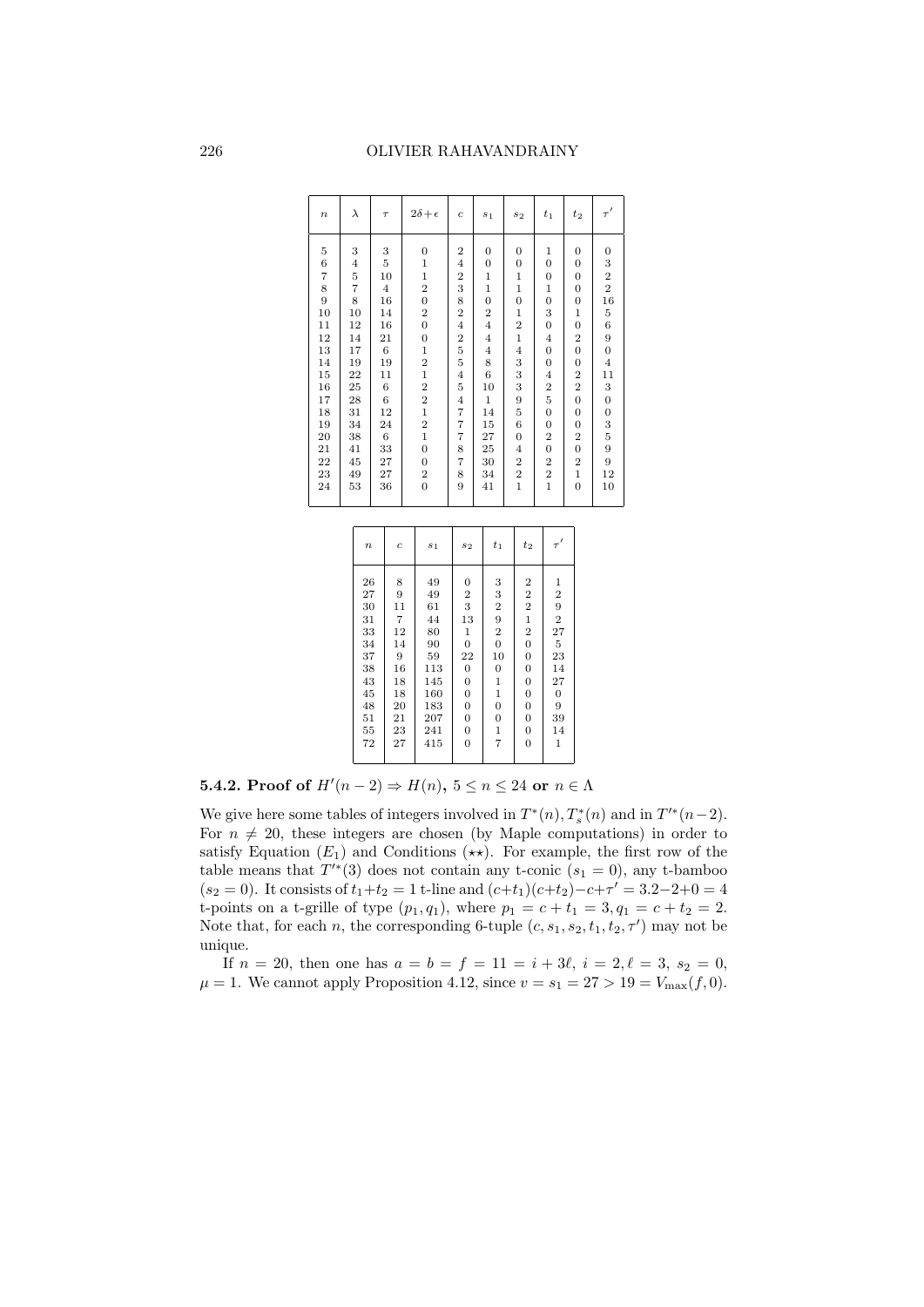However, by exploiting alternately 3 times t-rational curves of type  $(1, 2)$  and  $(2, 1)$  as in the proof of Proposition 4.12, and by taking  $v_{11} = 10, v_{21} = 8$ ,  $v_{12} = 7, v_{22} = 2, v_{13} = v_{23} = 0$ , and  $m_{1k} = m_{2k} = 0$  for any  $1 \leq k \leq 3$ , we see that the corresponding subscheme  $F(a, b)$  is  $K_{a,b}$ -settled.

# 6. Some Maple Programs

We give here the integers defined in Section 5.1 and in Remark 4.11:

```
f(n) = h^0(L_n) = h^0(\Omega(n)), g(n) = h^0(L_{n|C^*}) = h^0(\Omega(n)|C) with C a conic,
 \lambda(n), s(n), \tau(n), \Delta(n) = 2\delta(n) + \epsilon(n), \mu_{\max}(a, b), V_{\max}(f, h), M_{\max}(f, h).restart:
f:=\text{proc}(n)(n**2-1)*(n+2)/2;end;
g:=\text{proc}(n) (6*n-5); end;
lambda:=\text{proc}(n) iquo(f(n),g(n));end;
s:=\text{proc}(n) irem(f(n), g(n)); end;
tau:=proc(n) iquo(s(n),3); end;
Delta:=proc(n) irem(s(n),3);end;
mumax:=proc(a,b) if irem(a+b,3)=0 then a+b-3;else a+b-2;fi;end;
Vmax0: =proc(f) ell:=iquo(f-1,3):ii:=f-3*ell:if f<=3 then 0;
else if f \leq 6 then ii-1;else ii-1+(ell-1)*(f+ii-4);fi;fi;end;
Vmax: =proc(f, h) ell:=iquo(f-1,3):ii:=f-3*ell:if f+h <= 3 then 0;
else if (f=1 and h>= 3) then 0; else VmaxO(f)+(f-2)*h; fi;fi;end;
Mmax0: = proc(f) ell:=iquo(f-1,3):ii:=f-3*ell: if f <= 3 then 0;
else if f<=6 then ii;else 2*f-ii-6;fi;fi;end;
```

```
Mmax: =proc(f, h) ell:=iquo(f-1,3):ii:=f-3*ell:if f+h<=3 then 0;
else if (f=1 and h \ge 3) then h*(h-1); else Mmax0(f)+h*(h+1);
fi:fi:end:
```
# 6.1. Program 1

The function  $List1(n)$  returns the list of  $n, \lambda(n), \tau(n), \Delta(n), c, s_1, s_2, \ldots$  if they satisfy Conditions  $(\star \star)$  and Equation  $(E_1)$  in Section 5.2. It returns "impossible" if they do not. Note also that EQUA1 is exactly Equation  $(E_1)$ .

```
List1:=proc(n) c:=iquo(n,3):t2:=irem(2*n+1+s(n)-iquo(n,6)-2*c,3):
b:=n-c-t2:1amb:=1ambda(n):A:=3*b*(n-c-iquo(n,6))-2*n-1-s(n)-12*lamb+14*c+10*iquo(n,6)+10*t2:
```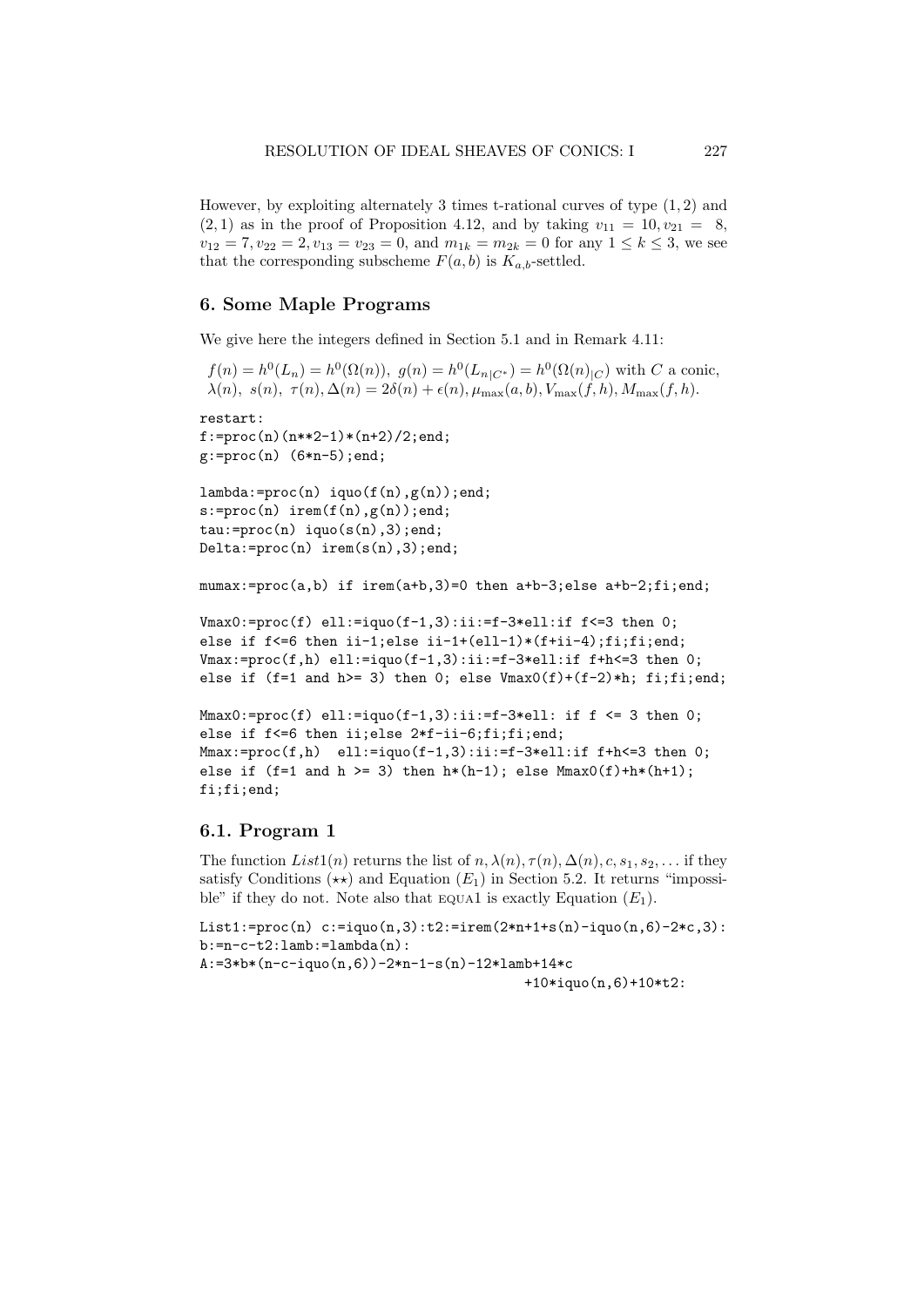```
theta1:=min(floor((3*tau(n)+A)/(3*b-10)),floor((3*(iquo(n,6)+t2+2*c)+A)/(3*b-13))):
theta:=3*floor(theta1/3):
t1:=iquo(n,6)+theta:
a:=n-c-t1:
ef:=2*a-b:hh:=b-a:
iii:=ef-3*iquo(ef-1,3):MUMAX:=mumax(a,b):
Bntheta:=A-(3*b-10)*theta:
troissdeux:=max(0,Bntheta,Bntheta+3*(tau(n)-MUMAX)):
s2:=troissdeux/3:s1:=lamb-2*s2-t1-t2-c:tauprim:=s2-Bntheta/3:
uu:=6*s2+t1+t2:muu:=tau(n)-tauprim:
EQUA1:=3*a*b-a-b-1-(12*s1+9*s2+3*uu+3*muu+Delta(n)):VEmax:=Vmax(ef,hh):EMmax:=Mmax(ef,hh):
if EQUA1 = 0 and a \le b and b \le 2*a and muu >= 0 and s1>=0 and
tauprim \leq t1+t2+2*c and muu \leq MUMAX and s2\leq=EMmax and
s1 <= VEmax then [ene=n, lambdaa=lamb, TAU=tau(n), Deltaa=Delta(n),
C=c,es1=s1,es2=s2,te1=t1,te2=t2,Tauprime=tauprim,THeta=theta];
else impossible;fi;end;
```
# 6.2. Program 2

List2 returns the list of integers  $n \in \{5, \ldots, 346\}$  for which Equation  $(E_1)$  and Conditions  $(\star\star)$  are not satisfied. We see that it contains only integers n such that  $5 \leq n \leq 24$  or  $n \in \Lambda$ .

ll:={}:for n from 5 to 346 do if evalb(List1(n)=impossible) then ll:={op(ll),n};fi;od:List2=ll;

List2 =  ${5, 6, 7, 8, 9, 10, 12, 15, 16, 17, 18, 19, 20, 21, 22, 23, 24,$ 26,27,30,31,33,34,37,38,43,45,48,51,55,72}

# Acknowledgments

We are indebted to the referees for their remarks and suggestions which considerably improve this paper.

### **REFERENCES**

[1] J. ALEXANDER AND A. HIRSCHOWITZ, Un lemme d'Horace différentiel: applications aux singularités hyperquartiques de  $\mathbb{P}^5$ , J. Algebraic Geom. 1 (1992), no. 3, 411–426.